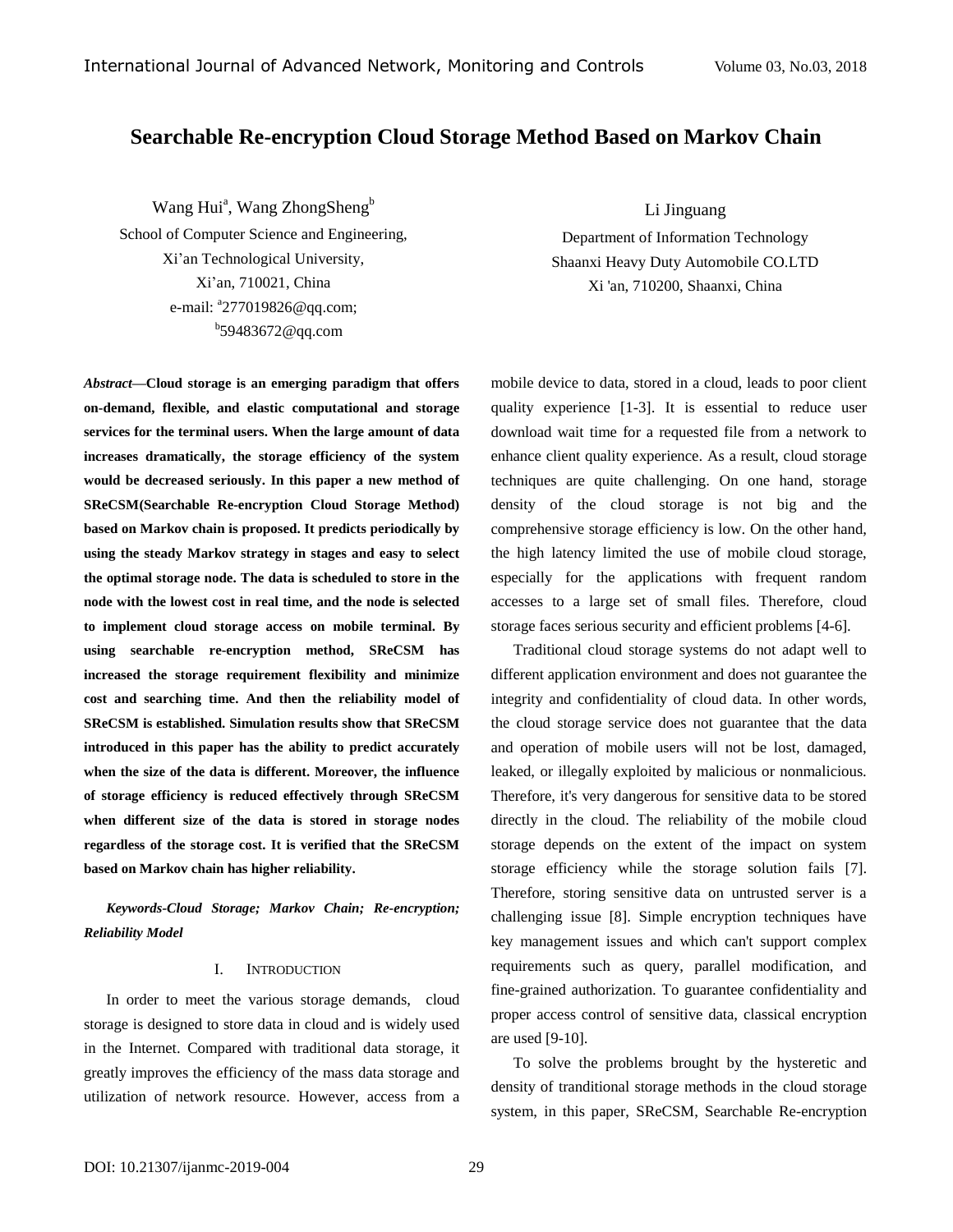Cloud Storage Method is proposed using the idea of Markov chain. In this method, instead of using traditional storage, a proactive storage approach is adopted to avoid delayed storage. In addition, the SReCSM predicts periodically to increase the effiency of cloud storage. The major contribution of our work includes:

- Searchable Re-encryption Cloud Storage Method based on Markov chain is proposed and built as a SReCSM model. In order to find out the optimal storage policy in the cloud, an optimization problem is formulated as a Markov chain. The SReCSM model is designed to predict periodically by using the steady Markov strategy in stages and determine the lowest storage cost by which the storage benefit can be maximized.
- A value iteration algorithm of SReCSM is presented for computing the stationary deterministic policy. The data is scheduled to be stored in the node with the lowest storage cost in real time. Therefore, the optimal storage node must be selected to implement cloud storage access on mobile terminal.
- The central idea of the searchable re-encryption is proposed, which is to generate a re-encryption key and decrypt while the keyword matched. The objective of the proposed searchable re-encryption method is to increase the storage requirement, flexibility and reduce the security issues, overhead ratio and minimize the cost and searching time.
- The reliability of SReCSM model is proposed and analyzed. Because of the large scale of the cloud storage system, method of Monte Carlo simulation is adopted in the reliability evaluation of the cloud storage system.
- We conduct a series of experiment to validate the effectiveness, performance and robustness of SReCSM. Results show that the present approach can store mass data in cloud system effectively and securitily.

The rest of the paper is organized as follows. In section 2, related work is discussed. Section 3, Searchable Re-encrypption Cloud Storage Method based on Markov

Chain is proposed. Section 4 describes the searchable re-encryption method in SReCSM. Section 5 presents the basic prototype system of SReCSM and simulation experiments. In addition, the security, performance and robustness of SReCSM are analyzed. Section 6 concludes the paper.

## II. RELATED WORK

Efforts have been taken by researchers, developers, practitioners, and educators to identify and discuss the technical challenges and recent advances related to cloud storage. Han et al. proposed [11] multi-path data prefetching in mobile cloud storage. Multi-Path prefetching tend to prefetch more successors to ensure high prefetching hit rate and efficiency, and achieve a higher overall throughput performance of accessing cloud storage services via mobile network. Based on cloud storage, Lee et al. [12] designed an efficient delta synchronization (EDS) algorithm for mobile cloud storage applications, which can aggregates the updated data to reduce the synchronization traffic and synchronizes the aggregate done periodically to satisfy the consistency. Wang et al. [13] presented an Optimized Replica Distribution Method (ORDM) in cloud storage system. Zhang et al. [14] conducts modeling analysis of a cloud storage system, and proposes a Markov decision process modeling framework to analyze the reliability of the storage system. Chen et al. [15] proposed a new metric called joint response time, which not only considers the waiting time when the requested data are unavailable but also the queuing delay and service time when data become available. These methods mentioned above achieve cloud storage, but the cloud storage according to data size based on Markov is not considered. Aiming at the problem that the cloud storage according to data size based on Markov, SReCSM is proposed in this paper to satisfy the cloud storage periodically.

Most of the existing security schemes that are designed for mobile cloud storage environment are based on traditional cryptographic methods or pairing-based cryptography. The further deployment of cloud storage is limited by its security risks. The schemes presented in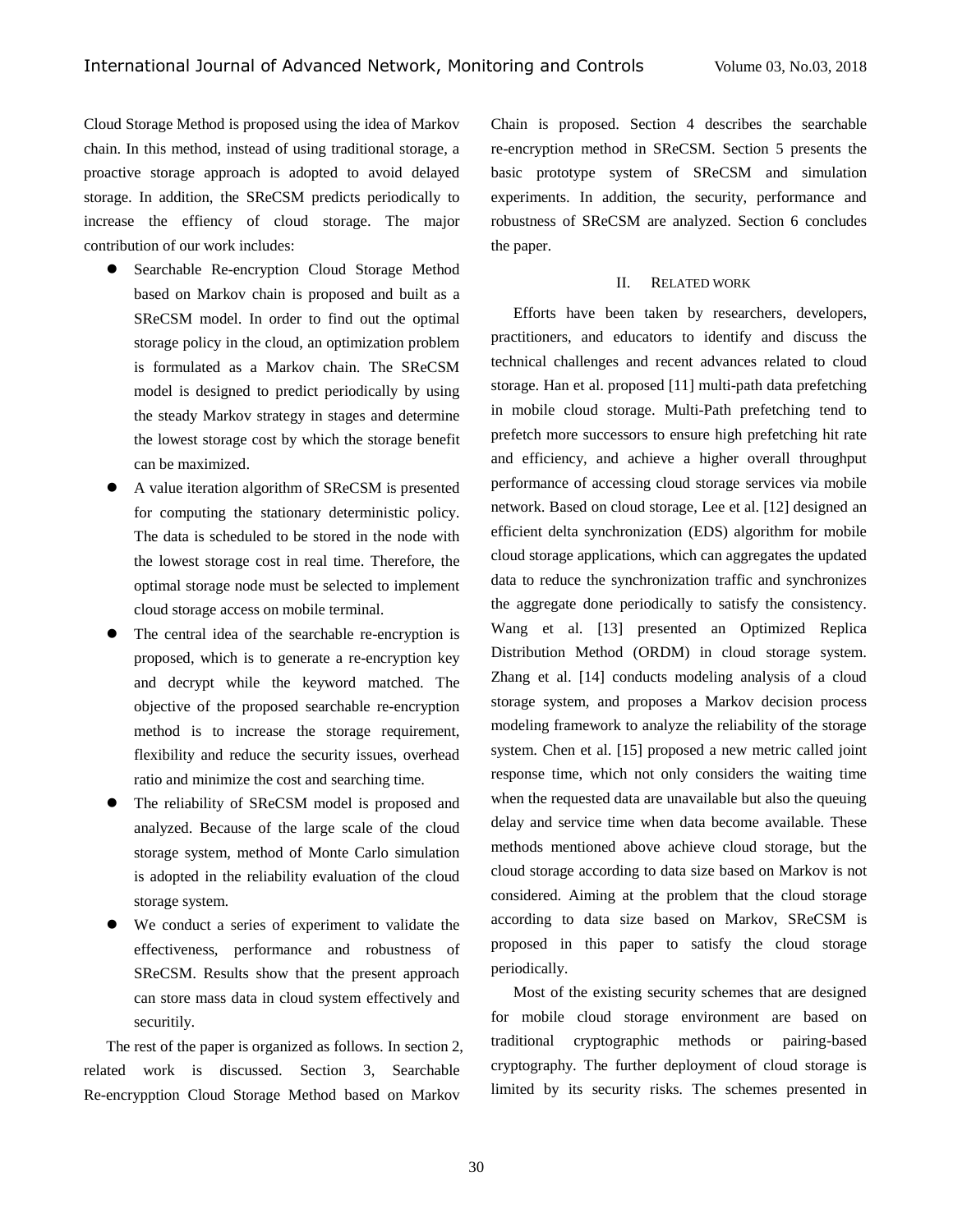[17-19], and [20, 25] provided the security features for mobile user in the cloud environment using the traditional cryptography methods. The rest of the security schemes discussed in [21-23], and [24] are based on pairing based cryptography for secure offloading of the data access operations on the cloud in a trusted mode.

Few of the schemes presented in the classification execute the entire security operations on the mobile device. The rest of the schemes delegate the security management operations on the cloud, trusted entity under the control of client organization, or trusted entity ender the control of the third party. In the category of local execution, a small number of schemes focus on the reduction of computational complexity of cryptography algorithms for reducing the processing burden from the mobile device.

Zhao et al. [17] proposed a method for trusted data sharing on untrused cloud servers using Progressive Elliptic Curve Encryption(PECE) scheme. The PECE allows the encryption of message multiple times with different keys that can be decrypted in a single run with a single key. Ren et al. [20] provide the security features for mobile user in the cloud environment using the traditional cryptography methods. The focus of the proposed schemes is to reduce the computational complexity of the cryptography operations instead of offloading the computationally intensive operations on the cloud. The size of the ciphertext grows linearly with increase in number of ciphertext attributes. [26] that involves more pairing evaluation exponential operations while decrypting the ciphertext. However, the data owner has to transform the plaintext into ciphertext, and vice versa that involves execution of computationally intensive multiplication and exponential operations of large numbers on resouce constraion mobile device.

[27-31] propose proxy re-encryption algorithm to confirm the security of the data in the cloud, which can alleviate the client's burden, and enhance the confidentiality of cloud data. However, there are two major disadvantages with these techniques. First, for re-encryotion, the data owner must obtain user's public key before uploading. Second, because the same plaintext is used with different keys generated by proxy, therefore, the storage overhead becomes excessive.

A manager-based re-encryption scheme (MReS) defined in [16] achieves the data confidentiality for the mobile users by using the proxy re-encryption strategy. The proxy re-encryption helps the mobile user to delegate the data access operation on third party. Another cryptographic scheme defined by Tysowski and Hasan in [16] is cloud-based re-encryption scheme (CReS). The proposed scheme covers the limitations of the existing manager-based re-encryption scheme and the variations of manager-based re-encryption based on user-managed key ciphertext fetch by user. But these two schemes are more complex and need more time to re-encrypt. To optimize the cloud storage, safety transmission, minimize the cost and computational complexity, here we have proposed a new scheme as searchable re-encrypted data in SReCSM. This technique is more simple and faster when sorting the arrays using the most significant radix sort. This technique will reduce the cost of the data owners up to  $O(Nt*3)$  and the time complexity will be reduced up to the O (B), where B denotes the Bucket size of the data base.

### III. CONSTRUCTION OF SRECSM MODEL

The transfer probability of Markov chain is introduced into the cloud storage. The stored procedure in the cloud system is similar to the Markov process. Therefore, a Searchable Re-encryption Cloud Storage Method based on Markov Chain is proposed in this paper, which can realize reliable and safe storage on mobile terminal.

From the probability point of view, the data is scheduled to be stored in the node with the lowest storage cost in real time. Firstly, the storage state of SReCSM is divided and three state models are obtained in the paper. According to the storage cost of the nodes for storing different size file, the state matrix in current time is got by using the steady state of Markov strategy. The state transfer probability matrix is calculated with the support of a sufficient number of samples. The storage state probability of SReCSM can be predicted quickly in the future. Therefore, the optimal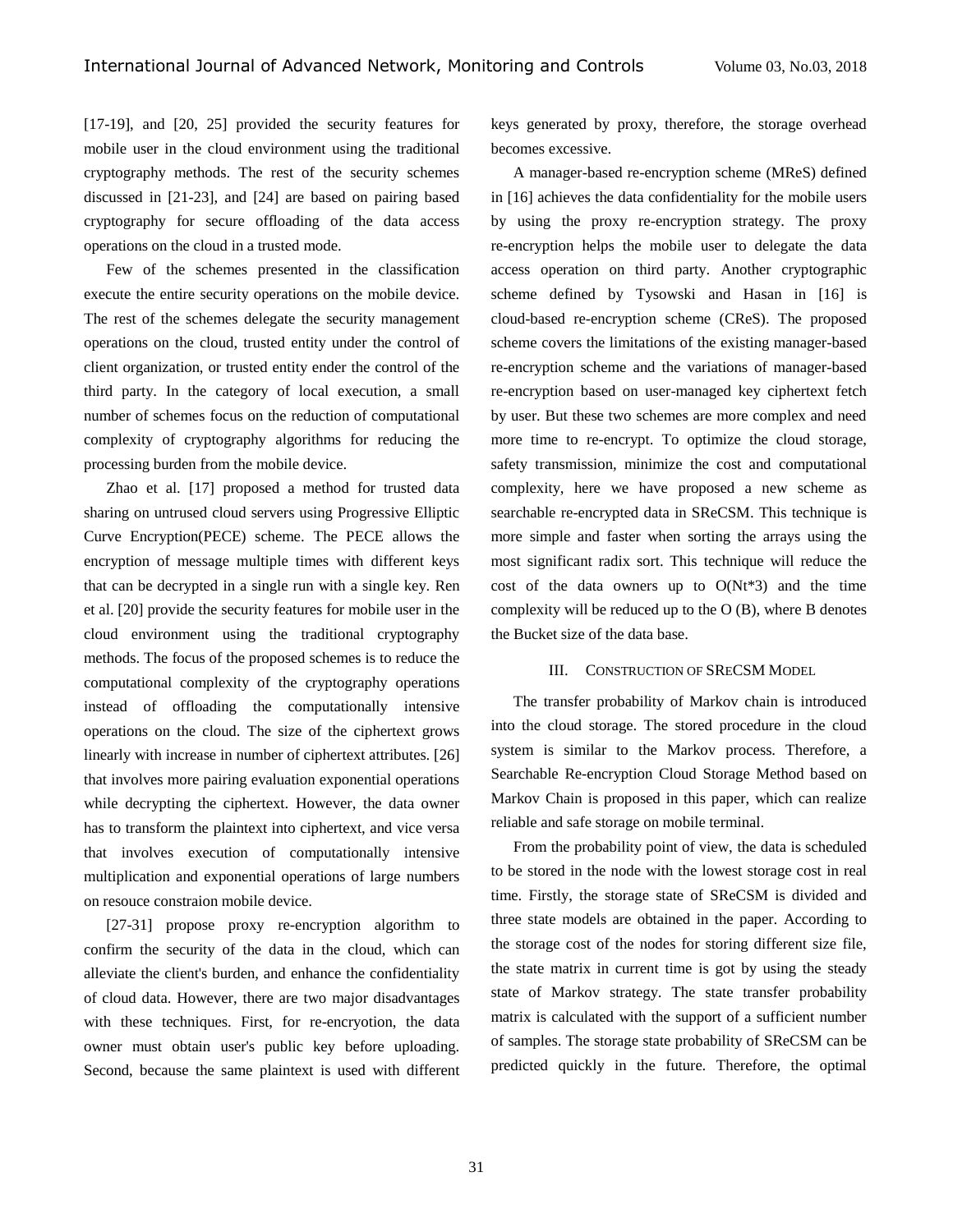storage node is selected to implement cloud storage access on mobile terminal.

When a request is made by a mobile terminal, the storage node which has the lowest cost is selected for storing. The SReCSM can save time and improve storage efficiency effectively. And at the same time the load balancing of the system is also guaranteed.

### *A. The finite state space and the state distribution*

The Markov chain is a discrete random process with Markov properties. The next state of the random process is only related to the current state, not its historical state. Therefore, the distribution of the future state of the random process depends only on the present, not the past. The SReCSM based on Markov chains consists of the following

three parts  $\{S, R, P\}$ . In which S is the finite state space; *R* stands for the state distribution; *P* is the probability of state conversion.

The server in the cloud storage group is named storage node. Each node can store large files, medium files, and small files. Files stored over 100MB is called a large file, files no more than10MB are defined as small files, files between 10MB and 100MB are defined as secondary files. The storage nodes are different in hardware performance, load situation, network link state and so on. Therefore, each storage node has different storage cost for storing large data, secondary data, and small data. That is, the storage cost for storing different size of files in each node is different. In the cloud system, depending on the size of the storage data file, each node has different storage costs for large, secondary and small files, and then the optimal storage node is selected accordingly.

Based on the analysis above, the SReCSM based on Markov Chain is proposed in this paper. The processes of the storage that store three different sizes of data in a storage cluster are treated as space  $S$  which is discrete state. Moreover, in the procedures of data storing, the selection of the next storage node is only related to the storage cost of the current storage node. Therefore, the data stored procedure of cloud system conforms to the characteristics of Markov chain. In the SReCSM proposed in this paper, the

state space  $S$  is expressed as the following three types.

State 1 (Small file status): In the state of small file status, the optimal storage node for storing small files in a storage group cluster is selected to implement data storage.

State 2 (Secondary file status): In the state of secondary file status, the optimal storage node for storing secondary files in a storage group cluster is selected to implement data storage. Secondary files are between a small file and a large file.

State 3 (Large file status): In the state of large file status, the optimal storage node for storing large files in a storage group cluster is selected to implement data storage.

The state space of the cloud storage based on Markov chain is defined in formula (1).

$$
S = \{s_1, s_2, s_3\}
$$
 (1)

In formula (1),  $S_1$  denote the storage cost for storing small file on each storage node in the cluster,  $s_2$  denote the storage cost for storing secondary file on each storage node in the cluster, and  $S_3$  denote the storage cost for storing large file storage on each storage node in the cluster.

Moreover, according to the probability rule, the more detailed the storage state of the cloud storage system is, the more explicit the guidance of the data storage solution prediction will be. However, the greater the burden of computing resources needed for partitioning the state of the cloud system storage scheme. As we can see, in implementing the choice of cloud storage solutions, the degree of partitioning the storage state in cloud system storage scheme is a compromise decision problem. The more detailed the storage state is the more simplification is needed to reduce the computational burden. And the more storage states are, the greater the redundancy of the storage scheme. Therefore, the approach of partitioning the storage state not only complicates the analysis, but also reduces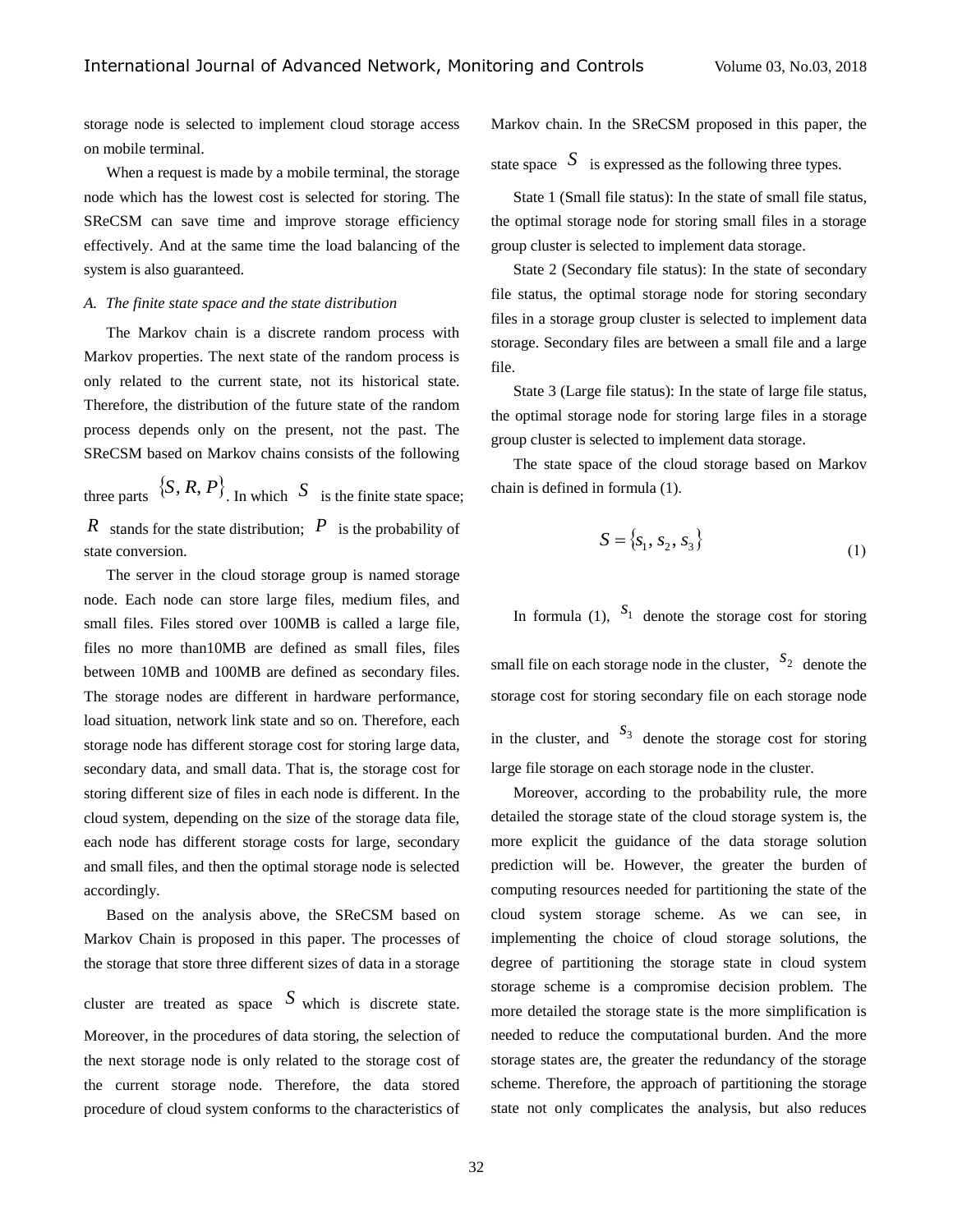storage speed. In fact, storage status can't be considered completely, and it is difficult for the SReCSM to achieve multiple storage state ultimately. Therefore, in the study of the SReCSM, the partitioning of the storage state is appropriate. Obviously, the storage state defined in this paper can be divided into three state, those are large file status, middle file status and small file status. Whether for the actual data of the project or the simulation analysis, these three states are relatively simple and can better satisfy the requirement of data storage in cloud system.

The storage group has an irregular connection to the network. The distribution matrix of the storage state in the cloud system is defined as  $R$ . And each data in the matrix is the storage cost on a certain storage node for data storing. Therefore, according to the storage cost of the nodes in large, medium and small three different states, the distribution

matrix  $R(i)$  of the storage status at time  $t_i$  can be obtained. The matrix  $R(i)$  is to be defined in formula (2).

$$
R(i) = \begin{bmatrix} s_1(i) \\ s_2(i) \\ s_3(i) \end{bmatrix}^T = \begin{bmatrix} R[X(t_i) = s_1] \\ R[X(t_i) = s_2] \\ R[X(t_i) = s_3] \end{bmatrix}^T
$$
\n(2)

#### *B. The probability matrix of the state transfer*

The number of states in the state space is denoted with  $n$ . Therefore, the transfer probability can be represented in the form of matrix, which is defined as the probability matrix of state transfer. The probability matrix  $P$  of the state transfer always keeps the same. Moreover, and  $\overline{P}$  is the matrix of order  $n$ . If the interval among  $t_1, t_2, \dots, t_n$ are always the same, according to homogeneity,  $P$  is defined in (3).

$$
P = \begin{bmatrix} p_{11} & p_{12} & \cdots & p_{1n} \\ p_{21} & p_{22} & \cdots & p_{2n} \\ \vdots & \vdots & & \vdots \\ p_{n1} & p_{n2} & \cdots & p_{nn} \end{bmatrix}
$$
 (3)

Obviously, the transfer probability matrix has two properties, which are shown in formula (4).

$$
\begin{cases}\np_{ij}(\Delta t) \ge 0 & i, j = 1, 2, \cdots, n \\
\sum_{j=1}^{n} p_{ij}(\Delta t) = 1 & i = 1, 2, \cdots, n\n\end{cases}
$$
\n(4)

In equation (4),  $P_{ij}$  refers to the probability of transition from the state  $s_i$  to the other state  $s_j$ . The sum of each row in the probability matrix is one. Moreover, the sum of the probabilities from the storage state  $S_i$  to all the

other storage states  $s_j$  is one too. According to the analysis previous, each storage node in a storage group has different storage costs for storing three different size files. Therefore, in the cloud system, if a large, medium, and small files are need to be stored in the storage node, the higher the cost of integrated storage, the less likely this node is used to store data. On the contrary, the smaller the storage cost of the node for storing large, medium and small files, the more likely the node will be selected. The state space of SReCSM is represented in (1). The storage status transfer can be shown in figure 1.



Figure 1. Storage status transition diagram

According to the probability values of the transformation in three different states of the storage node, the probability matrix of the state transfer in the SReCSM is shown in formula (5).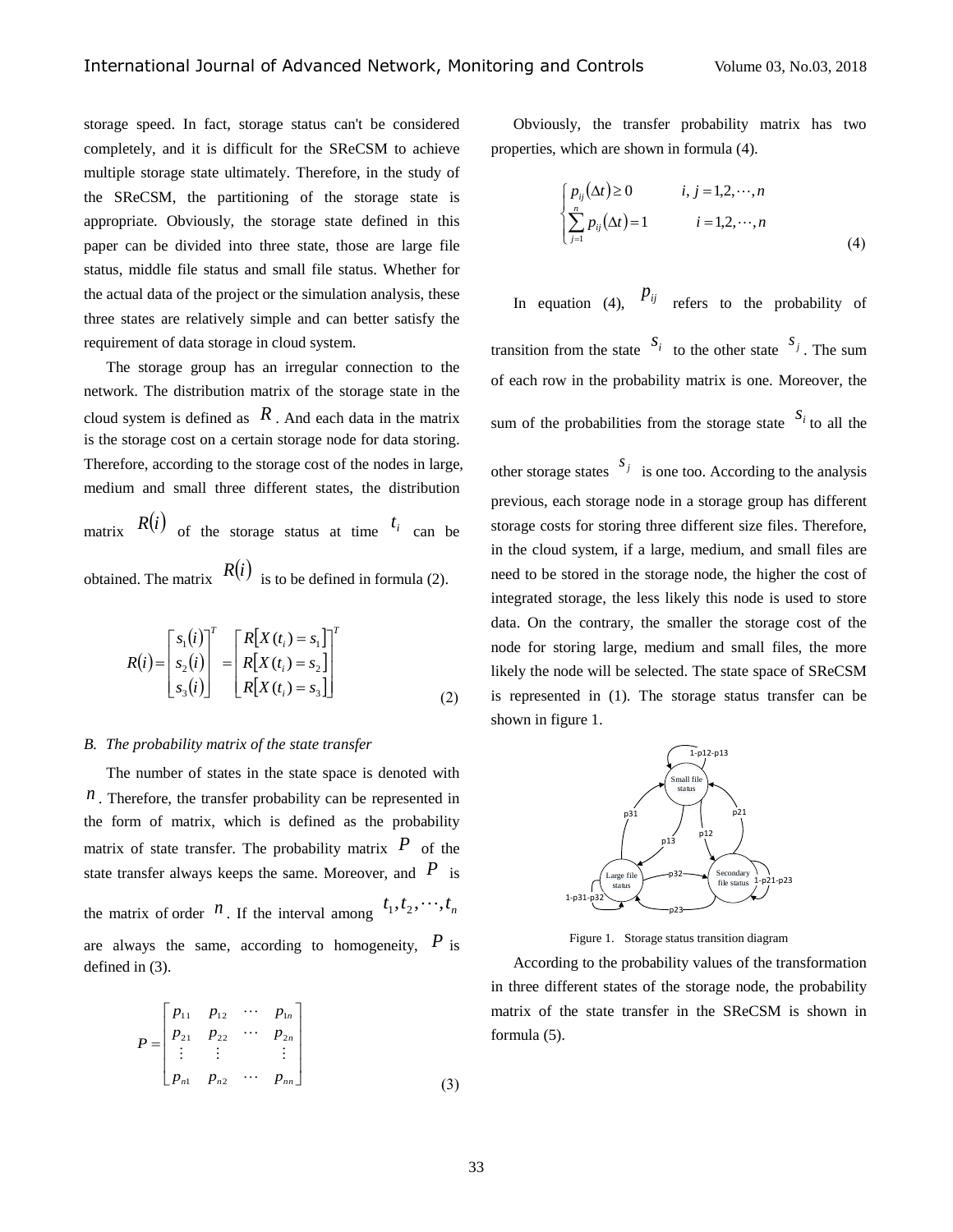$$
P = \begin{bmatrix} 1 - p_{12} - p_{13} & p_{12} & p_{13} \\ p_{21} & 1 - p_{21} - p_{23} & p_{23} \\ p_{31} & p_{32} & 1 - p_{31} - p_{32} \end{bmatrix}
$$
 (5)

#### *C. Algorithm of SReCSM*

Users access the network through a mobile terminal, and the mobile terminal will choose to communicate with the node which has the lowest cost in the storage group. Moreover, irregular connection is used in the storage group. Therefore, in order to improve the reliability of the cloud storage system, a multi-replica mechanism is introduced. The storage efficiency of the cloud system can be effectively improved by using Multi-replica mechanism. When a mobile terminal makes a request, a copy with the lowest cost can be chosen. However, in the traditional cloud storage system, the master copy is selected first only when the master copy is wrong. The request will then be sent to the backup copy regardless of the region. Therefore, this kind of storage will affect the speed of the cloud system. Based on this idea, the transfer probability of Markov chain is used in the SReCSM. The storage cost of each storage node is measured from the perspective of probability. The state matrix of one-step transfer will then be obtained by means of the probability matrix of the state transfer. Finally, the state matrix of multi-step transfer will be obtained to predict the probability of the storage cost at a certain time in the SReCSM. Therefore, the optimal storage node will be chosen to realize the data storage at the end.

The main idea of the SReCSM algorithm in the cloud system will be introduced in the following chapter. The states of the storage in the strategy are proposed for the implementation of the data storage. Moreover, in the SReCSM algorithm of the cloud system, the standard of storage status division is proposed, which is convenient for engineering implementation. At the same time, the transfer expression of the state corresponding to the storage state is obtained. Then, on the base of the historical data stored in the cloud system, the probability matrix of state transfer is obtained. The probability and reliability of the storage status in the cloud system at some time in the future are predicted by using the probability matrix of the state transfer and the matrix of the storage state at the moment.

The steps of the algorithm of the SReCSM based on Markov chain are described as follows:

Step 1

The distribution matrix  $R(0)$  of the SReCSM at the

initial time  $t_0$  is obtained.

Step 2

According to the distribution matrix of the storage state and the probability matrix  $P$  of the state transition at  $t_0$ time, the state distribution matrix of one-step transfer  $R(1)$ at next time will be got after  $\Delta t$  time. The state distribution matrix of one-step transfer  $R(1)$  is shown in formula (6).

$$
R(1) = R(0)P\tag{6}
$$

Step 3

Obviously, the storage distribution of the cloud storage system after  $\Delta t$  time is shown in formula (7).

$$
R(2) = R(1)P = R(0)P2
$$
 (7)

After a period of time, about  $m$  times  $\Delta t$  time, the storage status of cloud system is shown in formula (8).

$$
R(m) = R(m-1)P = R(0)Pm
$$
\n(8)

Through the procedure above,  $R(0)$  and P are known, the steady-state value of the cloud storage distribution in the system can be predicted quickly in the future after every  $\Delta t$ time interval.

According to the storage cost of data stored in different nodes, the storage cost matrix of the current time of the system is obtained, which is the state distribution matrix of the system. The state distribution matrix is shown in formula (9).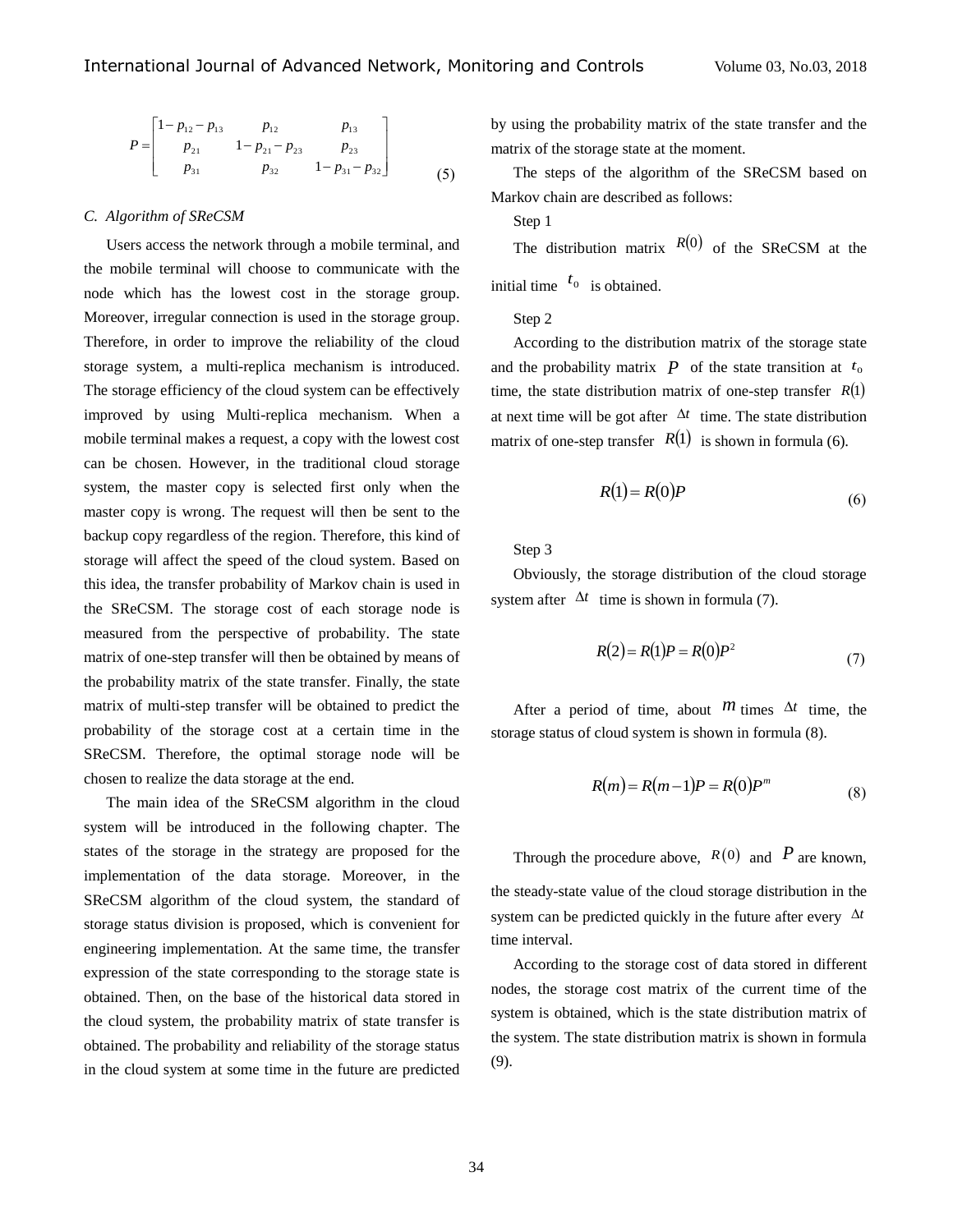$$
R(i) = \begin{bmatrix} s_1(i) \\ s_2(i) \\ s_3(i) \end{bmatrix}^T = \begin{bmatrix} R[X(t_i) = s_1] \\ R[X(t_i) = s_2] \\ R[X(t_i) = s_3] \end{bmatrix}^T
$$
\n(9)

In formula (9),  $S_i$  represents the storage cost needed to select a storage node at time  $t_i$ . We can know from formula (9) that  $S_i$  is contained within the range of 0 to 1, which satisfies the inclusion relationship  $s_i \in [0,1]$ . And  $s_i$  is obtained by normalizing the correlation property, which is stored in the node at  $t_i$  time. There are three variables in related properties at time t. Three variables are represented by symbols  $q$ ,  $d$  and  $l$ , which respectively represent the length, latency and packet loss of stored data respectively. The storage cost of the node will be got in formula (10).

$$
s = \beta_q s_q + \beta_d s_d + \beta_l s_l \tag{10}
$$

In formula (10), three variables  $q$ ,  $d$  and  $l$  satisfies the relationship in formula (11).

$$
\sum_{k=\{q,d,l\}} \beta_k = 1 \tag{11}
$$

Because parameters including  $q$ ,  $d$  and  $l$  are all cost indicators. Therefore, the smaller the value, the better the quality of the data stored in this node. The storage cost will be got in formula (12) in this way.

$$
s_k = \frac{k_{\text{max}} - k}{k_{\text{max}} - k_{\text{min}}} (k = \{q, d, l\})
$$
 (12)

In formula  $(11)$ ,  $q$  is obtained by the length of the stored data block. The parameters  $d$  and  $l$  are obtained by timing first, and then calculated through the time. Start the timer when each data block is stored at the beginning of the storage till the response is received. Therefore, the evaluation of the storage quality in each storage node is carried out through the above method. Moreover, and the distribution matrix of the storage status is updated in stages. The pseudo-code of the algorithm in SReCSM is described in figure 2.

| Algorithm 1 Cloude Storage Strategy      |                                                             |
|------------------------------------------|-------------------------------------------------------------|
| 1: procedure CLOUDSTORAGE(a, c)          |                                                             |
| $S = \{1, 2, 3\}$<br>2:                  | $\triangleright$ Initialize the state space                 |
| $R = \{1, 2, 3, \ldots, N\}$<br>3:       | $\triangleright$ Initialize the state distribution          |
| $Tdsf = T0$<br>4:                        | $\triangleright$ Initialize storage time                    |
| $Tsto = T1$<br>5:                        | $\triangleright$ Initialize Markov time                     |
| while $(Tdsf > 0)$ do<br>6:              |                                                             |
| if $( ! IsEmpty ( NC ) )$ then<br>7:     | $\triangleright$ Node cost is not zero                      |
| 8:                                       |                                                             |
| GetDataFromNode(&Data)<br>9:             |                                                             |
| $GetCost(\& m)$<br>10:                   | $\triangleright$ Get cost of node m                         |
| StoreData(m. Data)<br>11:                | > Store data in node m                                      |
| if $(Node. Cost > 1)$ then<br>12:        |                                                             |
| 13:<br>Ł                                 |                                                             |
| 14:                                      | $StoreDataToOtherNode(&\&Data.Cost-1)$                      |
| 15:                                      |                                                             |
| end if<br>16:                            |                                                             |
| Refresh(NC)<br>17:                       |                                                             |
| 18:                                      |                                                             |
| end if<br>19:                            |                                                             |
| $Tdsf - = 1$<br>20:                      |                                                             |
| end while<br>21:                         |                                                             |
| //Markov Phase<br>22:                    |                                                             |
| Build TM(kP)<br>23:                      | > Build State transfer matrix                               |
| Build RV (&R)<br>24:                     | > Build State distribution matrix                           |
| while (! bQuit) do<br>25:                |                                                             |
| 26:<br>//Getthebeststrategy Phase<br>27: |                                                             |
| while $(Tsto > 0)$ do<br>28:             |                                                             |
| if $(11sEmpty(NC))$ then<br>29:          | $\triangleright$ Node cost is not zero                      |
| 30:<br>Ł                                 |                                                             |
| 31:                                      | $GetCostFromNode(k:Data) > Get next time cost of node$      |
| GetNextStrategy(Policy, &d)<br>32:       | $\triangleright$ Get strategy                               |
| StoreData(d. Data)<br>33:                |                                                             |
| if $(NodeCost > 1)$ then<br>34:          |                                                             |
| 35:                                      |                                                             |
| 36:                                      | $StoreDataToOtherNode(&LData.Cost-1)$                       |
| ļ<br>37:                                 |                                                             |
| end if<br>38:                            |                                                             |
| Refresh(NC)<br>39:                       | $\triangleright$ Update node cost                           |
| J.<br>40:                                |                                                             |
| end if<br>41:                            |                                                             |
| $Tsto - = 1$<br>42:                      |                                                             |
| end while<br>43:                         |                                                             |
| $Tsto = T1$<br>44:                       |                                                             |
| $Refresh$ $TM$ $(kP)$<br>45:             | $\triangleright$ Initialize the state transfer matrix       |
| Refresh RV(&R)<br>46:                    | $\triangleright$ Initialize the state transfer distribution |
| end while<br>47:<br>$\mathbf{1}$         |                                                             |
| return c<br>48:                          |                                                             |
| 49: end procedure                        |                                                             |

|  | Figure 2. Pseudo-code in SReCSM |  |  |
|--|---------------------------------|--|--|
|--|---------------------------------|--|--|

Therefore, in the SReCSM based on Markov chains, the distribution of the state in the future will be got by means of the probability matrix  $P$  of the state transfer and the distribution matrix  $R(0)$  of the state at the initial time. The distribution of the storage state at time  $t_n$  will be calculated and the choice of SReCSM will be realized through matrix operation.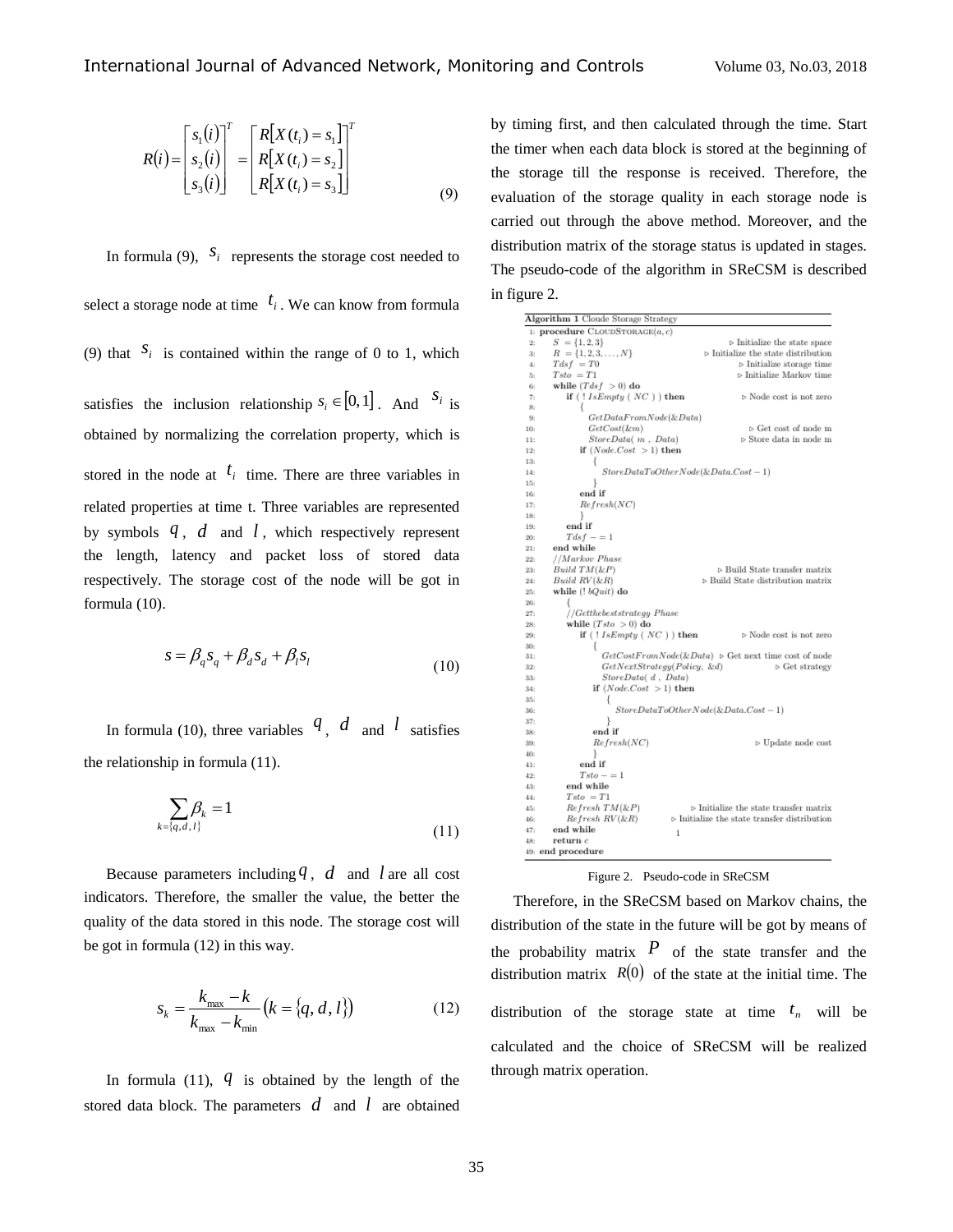# IV. SEARCHABLE RE-ENCRYPTION METHOD

The central idea of the searchable re-encryption is to generate a re-encryption key and decrypted while the keyword matched. By using searchable re-encryption method, SReCSM has increased the storage requirement due to the storing of all encrypted data. The objective of the proposed searchable re-encryption method is to increase the storage requirement, flexibility and reduce the security issues, overhead ratio and minimize the cost and searching time. This technique will not provide the effective data utilization. This technique is more simple and faster when sorting the arrays using the most significant radix sort. This technique will reduce the cost of the data owners and the time complexity will be reduced. This technique is more efficient and requires more storage space for the data.

#### *A. Symbol Definitions*

Symbols in the Searchable Re-encryption method are defined in the in Table I.

| <b>Symbol</b> | <b>Definition</b>                                  |  |
|---------------|----------------------------------------------------|--|
| PR(K)         | Private key enabled by Data owners                 |  |
| PU(K)         | Public key enabled by data owners                  |  |
| <b>Kw</b>     | Keyword                                            |  |
| Db            | Database {all the data passed to the cloud servers |  |
|               | will be stored here                                |  |
| Ek            | <b>Editing Keyword</b>                             |  |
| Ed            | <b>Encrypted Data</b>                              |  |
| PR(K)Re       | Re-encryptedPrivate key                            |  |
| $PU(K)$ Re    | Re-encrypted Public key                            |  |
| Ed Re         | Re-encryptedEncrypted Data                         |  |
| Dd            | Decrypted Data                                     |  |
| Kw(pu)        | Keyword assigned with the public key               |  |
| Kw(pr)        | Keyword assigned with the private key              |  |
| Do            | Data Owners (Sender)                               |  |
| Du            | Data Users (Receiver)                              |  |
| Cs            | Cloud Server (Third Party User)                    |  |

#### *B. Keyword Editing*

By searching the keyword we can edit the keyword with the help of three notations. While editing the keyword it requires, insertion, deletion or substitution. Here assuming the notation as  $\hat{n}$  and editing the keyword as  $E^k$ .

Case 1 If  $Ek \sim = n(i)$ Inserting the character into the first place For example: Character string  $\text{(old)} = \text{``BOK''}$ 

If 
$$
i=3
$$
;  $Ek \sim = n(3)$ 

In third place have to insert new character Character String (new) = ''BOOK''

Case 2 If 
$$
Ek < n(i)
$$

Deleting the character into the first place For example: Character string  $\text{(old)} = \text{``BOK''}$ 

$$
If \ i=3; \ Ek
$$

In third place have to delete the letter Character String (new) =  $\degree$ BO''

Case 3 If 
$$
Ek > n(i)
$$

Substitute the character into the first place For example: Character string  $\text{(old)} = \text{``BOK''}$ 

$$
If \quad i=3; \quad Ek > n(3)
$$

In third place have to substitute a new character Character String (new) = ''BOK''

These three different notations help in editing the keyword easily. If the data users apply the keyword with some mistakes, they can edit the keyword to recover their respective data by using these three different cases.

### *C. Searchable Re-encryotion*

The central idea of the searchable re-encryption is to generate a re-encryption key and decrypte while the keyword matched. Re-encryption operates over two groups  $G_1$  and  $G_2$  of prime order  $q$  with a bilinear map  $e$ :  $G_1 \times G_1 \rightarrow G_2$ . The system parameters are random generators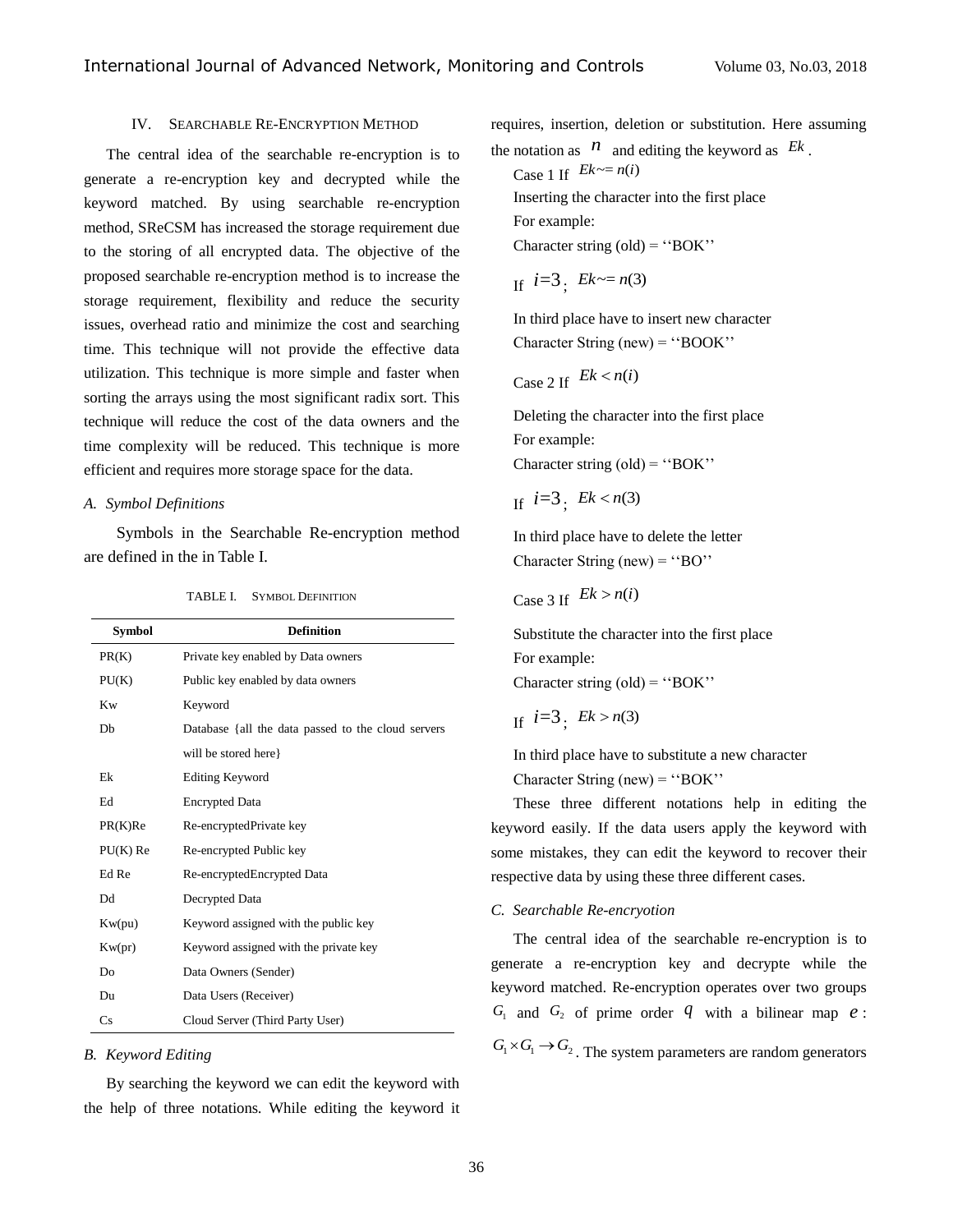$$
g \in G_1
$$
 and  $Z = e(g, g) \in G_2$ . The Searchable

Re-encryption can be defined in the following algorithms.

Algorithm 2 follows that the Searchable Re-Encrypted Keyword and it will search the keyword to decrypt the files. If the keyword matched, the data can be decrypted and can bereceived and accessed by the users.

Algorithm 2 Keyword Searching

Input: Keyword for  $PR(K)$ 

Output: Keyword Matched

If  $PR(K) = Kw$ 

Goto 
$$
Db(i)
$$

Else If  $Ek > n(i)$   $\setminus$  case-3

Goto  $Db(i)$ Else "Not Matching"

$$
End \tIf \tEk < n(i) \t| case-2
$$

#### "Keyword Matched"

Initially private key contains the keyword and that keyword will be searched in the database. Keyword with the private key should be verified in the database of data cloud storage. Data owners will transmit the data to the cloud servers and the cloud server will store the data in the database. The data users will receive the data from the database using the keyword. If the keyword did not match, data user use the editing scheme for insertion, deletion and substitution. If the keyword matched, data users will receive the data from the cloud servers which is explained in the Algorithm 2.

### Algorithm 3 Data sharing

$$
Generate \quad PU(K) \quad PR(K)
$$
\n
$$
PU(K) = \{Ed, Kw(pu)\}
$$
\n
$$
PR(K) = \{Kw(pr)\}
$$

Do shares 
$$
PU(K)
$$
 to  $Cs$ 

\nDo shares  $PR(K)$  to  $Du$ 

\nSend  $Ed$  to  $Cs$ 

\nDu sends  $Kw(pr)$  to  $Cs$ 

\nCs verify  $Kw(pr)$ 

\nIf  $Kw(pu) = Kw(pr)$ 

\nCs sends  $\{Dd, Kw(pr)\}$  to  $Du$ 

Algorithm 3 states that the data file sharing between the data owners and data users through the cloud server. Initially data owners will create the public key and private key. The public key will be shared to the cloud servers and the private key will be shared to the data users. Every private and public key has its own keyword based on that keyword the data users will retrieve the data. If the keyword of public key and keyword of private key is matched, cloud server will transmit the data to the data users.

Algorithm 4 Data encryption

Consider two prime numbers as  $x$  and  $y$ 

Assign  $z = x * y$ , where z will be used for the modulo of private and public keys

Assign Euler's function as  $E(z) = (x-1)(y-1)$ 

Consider an integer as  $i$  such that  $1 < i < E(z)$  for all

 ${i, E(z)=1}$ 

Where  $i$  and  $E(z)$  are co-prime

Assign  $D = \{f_1, f_2, \dots, f_n\}$ ; f as files, D as data and  $\hat{n}$  as number of files.

 $D(z) = \{f_1(z), f_2(z), \dots, f_n(z)\}\$ 

Encrypted data,

$$
Ed = \{D(z) \mod E_z; Kw, PU(K)\}
$$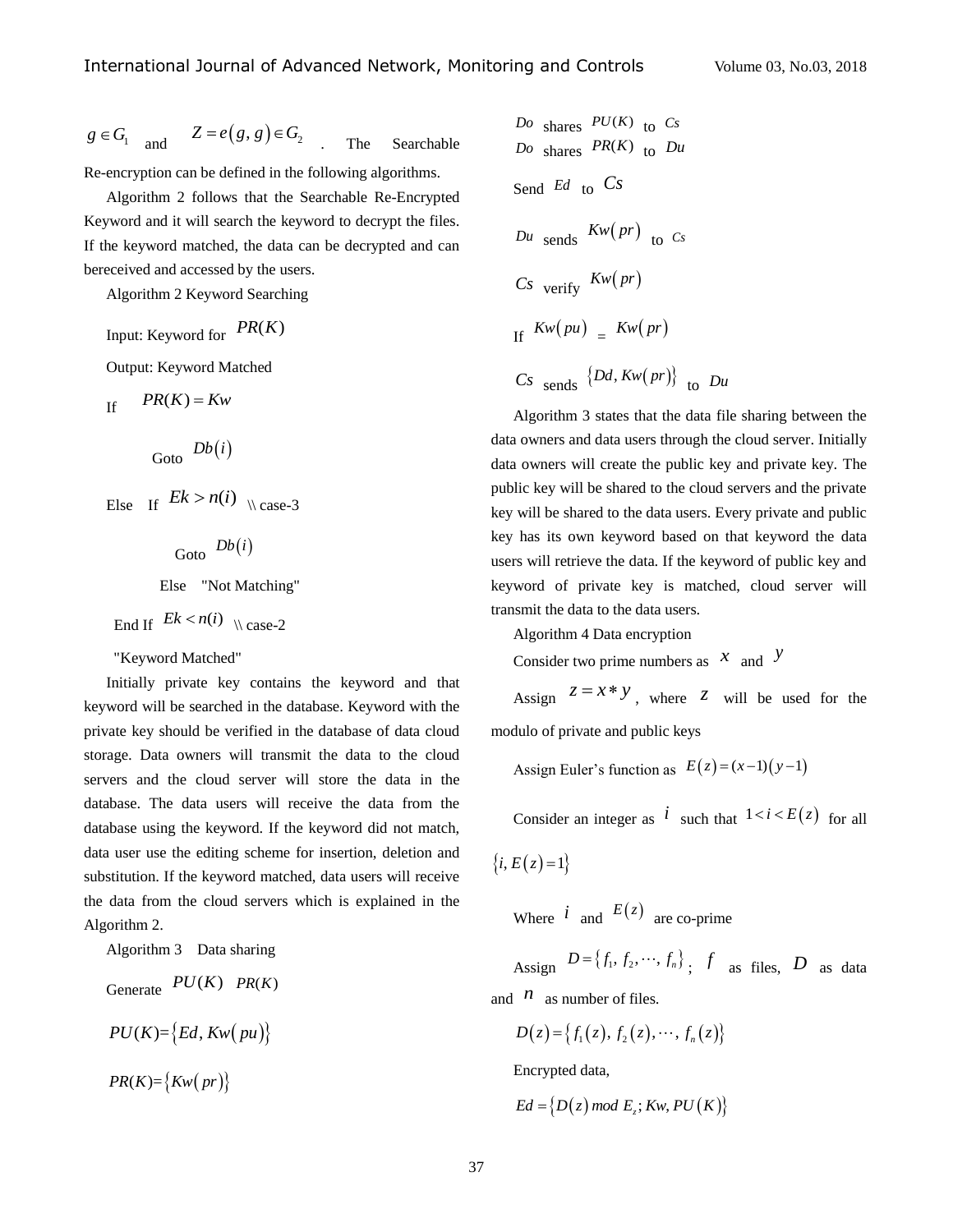Algorithm 4 states that the data encryption scheme and this follows the RSA algorithm to encrypt the data. Initially the module multiplication of the two prime numbers will be calculated and this states that the Euler's function and this integer value is co-prime. Each data will be encrypted with modulo of E (z). The encrypted data contains the public key and the private keyword and the each data will be modulo with the Euler's function.

Algorithm 5 Data Re-encryption

Generate  $PR(K)_{Re}$ ,  $PU(K)_{Re}$ Assign  $D = \{f_1, f_2, \dots, f_n\}$ ,  $g \in G_1$ ;  $f$  as files, *D* 

as data and  $\pi$  as number of files.

$$
D(z) = \{f_1(z), f_2(z), \cdots, f_n(z)\}
$$

Re-Encrypted data,

 $\mathcal{R}e$ -Encrypted data,<br> $\mathcal{E}d(C_A)_{\text{Re}} = e(PU(K), \text{ } \text{Ed}(C_A))$ 

Algorithm 5 states that the data re-encryption scheme and this follows the AES algorithm to encrypt the data. The mobile user 'A' generates the re-encryption keys for authorized user's list 'U' using users' public key and personal private key as shown below:

$$
PU(K)_{Re} = PR(K)_{Re} = (g^{x_i})^{\frac{1}{x_A}}, \forall u_i \in U
$$

The CSReSM generates the  $r_i \in Z^*_{q}$  randomly and encrypts the message using the following procedure:

$$
Z_{new}^{r_1} = \frac{Z^{r_1}}{PU(K)}
$$
  
(Ed · Z\_{new}^{r\_1}) = (Z^{r\_1} · M)  
Ed(C) = Z^{r\_1} · M, Ed(CA) = g^{r\_1x\_A}

The CSReSM uploads the encrypted message  $E(d(C))$ and  ${}^{\dagger}Ed(C_A)$  on behalf of the mobile user 'A'. The CSReSM

transforms  $Ed(C_A)$  into  $Ed(C_A)_{Re}$  using the re-encryption key  $P U(K)_{\text{Re}}$  and  $E d(C_A)$  as shown in the following equation:

$$
Ed(C_A)_{Re} = e(PU(K), Ed(C_A))
$$
  
=  $e(g^{\frac{x_i}{x_A}} g^{x_A r_i})$   
=  $e(g, g)^{x_i r_i}$   
Algorithm 6 Data decryption  
Consider  $D$  key = {PR(K), Kw}

For  $f = 1$  to  $N$  //Data files

be decrypted using the decryption key.

$$
Dd = \{Ed \ mod \ PR(K)\}
$$

End for *f*

loop

Goto *Dd* Algorithm 6 states that the data decryption algorithm to decrypt the data using the above steps. Initially data users uses the decryption key and that decryption key contains private key with keyword. Select the number of files and then decrypt the data using modulo function. Each data will

### *D. Security analysis*

Assuming that the reliability of the cloud storage system is identified by symbol  $A$ . The time of encryption through different encryption algorithms is  $A_t$ , the encryption time *At* is reversed first , and after the normalization processing,  $A_j$  is got from  $A_t$ . According to the Markov chain, the storage cost of the different node is normalized to be the value  $A_k$ . The number of the storage states for the cloud storage is the value  $n$  the reliability model of the system is shown in formula (13).

$$
A = [1 - (1 - A_j)^n][1 - (1 - A_k)^n]
$$
\n(13)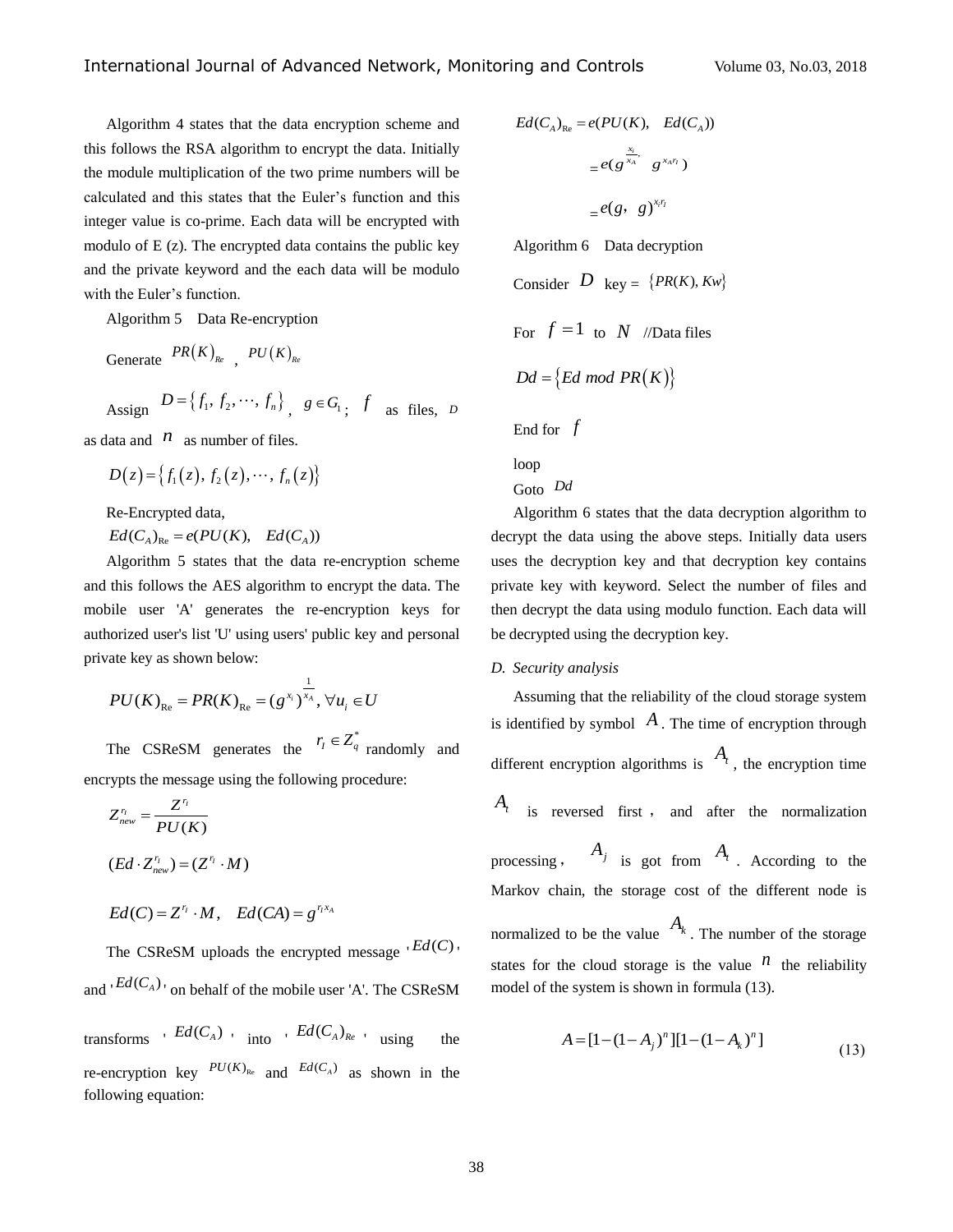It can be concluded from the analysis of the reliability model. When the valet tends to be infinite, which means  $t \rightarrow \infty$ , the storage cost of the node in the cloud system also tends to a certain stable value, and the state of storage

strategy tends to be stable. When the value of  $A_j$  and

 $A_k$  are more closer to 1, and the value of  $n$  is more large, the cloud storage system will be more reliable and with higher security.

### V. PROTOTYPE SYSTEM AND EXPERIMENT

### *A. Prototype system*

HDFS and Dynamo are reliable solutions that are commonly used in the cloud storage system. HDFS is a distributed file system that is suitable for running on common hardware. Moreover, HDFS has good fault tolerance and can be used for inexpensive hardware. The program in HDFS has a lot of data sets. The file size in the HDFS is typically gigabyte to terabyte. As a result, terabytes of large files can be supported in HDFS through higher aggregated data bandwidth. Therefore, hundreds of nodal devices can be contained in a cluster, which allowing the terabytes of large files to be supported in it. The consistency hash algorithm is used by Dynamo. At that time, it's not the exact hash value, but a range of hash values. When the hash value of the key is in this range, it will be searched clockwise along the loop, and the first node encountered is what we need. The consistency hash algorithm is improved by Dynamo, and in the ring, a set of devices are acted as a node rather than only one device is acted as a node. The synchronization mechanism is used to achieve the consistency of the data.

In HDFS, numbers of the copies are set to be three. Whether the data would be stored in the node or not depends on the capacity of the node. The greater the capacity of the node is, the greater the probability that the data will be stored in this node. Therefore, when the capacity of the node is very different, the node with large capacity in the system would be overloaded. According to the analysis above, the storage cost of each storage node in the cloud system is measured from the perspective of probability. Moreover, the dynamic copy mechanism is adopted to adjust the number of copies in the storage strategy and their placement in real time according to the system performance requirement, load and so on. With the probability of passing the Markov chain, the dynamic replica mechanism can be used to complete data storage in time. The reliability and availability of SReCSM are improved effectively.

The storage group is used as the hardware architecture of the cloud storage system. Moreover, the storage group system is connected in the irregular network. The architecture of the storage group is shown in figure 3. The PC is used as a storage medium in the storage group. However, the reliability of the PC is not high, and it will even fail when the data are stored. Therefore, a copy is required to ensure that the data is reliable. According to the reliability criteria of the system, the storage state of the cloud system is divided into three types: small file status, large file status and secondary file status between the two.



Figure 3. The system architecture diagram of the storage group

In the storage group system, all information about adjacent nodes is stored in every PC. The storage nodes needed can be found quickly through querying the information stored in the nodes. According to the transfer probability matrix and state distribution matrix of the SReCSM described precious, the storage strategy of a certain time is predicted.

The structure of storage space in the storage group is ring, and at the same time, the method of the unified addressing is adopted. In the storage group, the difference in performance of the PC can be offset by the virtual contiguous storage space. First, the hash algorithm message-digest is used to implement system address conversion. The actual physical address is processed and converted to 32-bit information string through the MD5 algorithm. And then these information strings are stored in the virtual continuous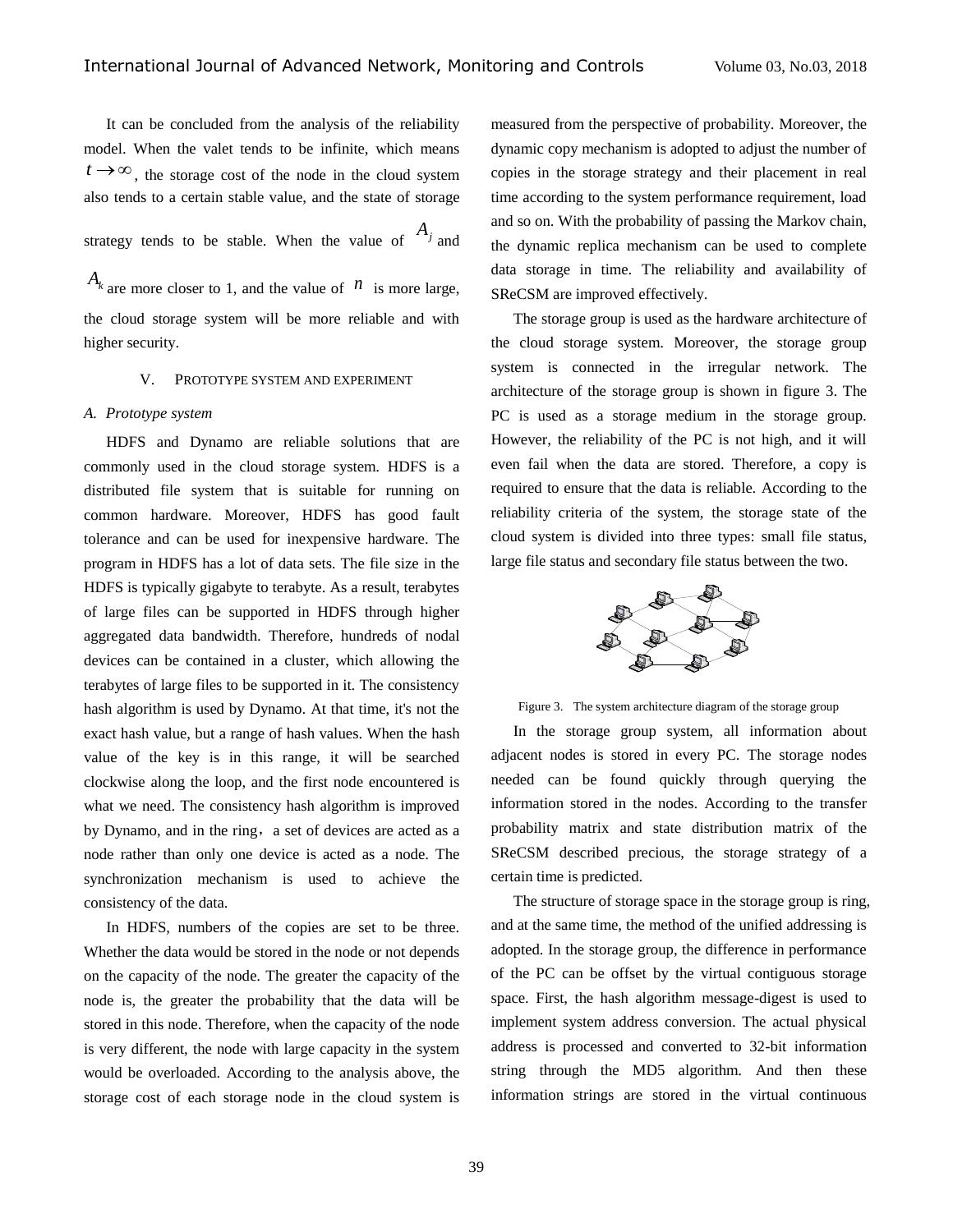address. Thus, the differences in performance between devices will be offset.

The converted address is mapped to the virtual storage space loop of the storage group through the MD5 algorithm. The device is found in the clockwise direction, and then the data is stored in the first PC mapped. Therefore, the data is backed up to two adjacent PC. The larger the amount of data in the system, the more uniform the spatial distribution will be. The data are stored when the routing of the corresponding PC and adjacent PC are updated. The routing information table is shown in Table II.

TABLE II. ROUTING TABLE

| Field | <b>Type</b> | Length | <b>Note</b>       |
|-------|-------------|--------|-------------------|
| ID    | int         |        | Serial number     |
| fname | varchar     | 255    | Filename          |
| fsize | int         |        | File size         |
| IP    | varchar     | 15     | <b>IP</b> address |

The IP address of the PC device where the file replica located is stored in the IP field in the routing information table. The IP field is the routing information for the adjacent PC. However, once a node fails, all the information stored in the node are backed up and the routing information of the adjacent node is modified in time. According to the principle of the consistency hash algorithm, the storage space of the new PC device will be mapped to the new virtual address space when a new device needs to be added to the storage group. The existing space on the ring will not be changed, and this method can be very effective in avoiding the vibration of the address space. Meanwhile, the routing information on the adjacent PC is updated. The process of adding a PC is as shown in figure 4.



Figure 4. The process of adding a PC

#### *B. Experiments and result analysis*

The proposed scheme SReCSM Searchable Re-encryption Cloud Storage Method based on Markov Chain was developed by using the Java coding in the Linux platform. Finally evaluation of the overall performance of the proposed scheme in the real time data applications is done. This proposed scheme involved data owners and data users. Data owners create the encrypted data and then re-encrypted data will be forwarded to the cloud storage servers. Data users will decrypt the data using the keyword and private key.

In this section, we analyzed the prediction, the searching time, searching efficiency and storage space while performing moving, copying, encryption, decryption, and re-encryption operations. The final results are compared with the existing techniques such as CReS Cloud-based Re-encryption Scheme, MReS Searchable Encrypted Data File Sharing scheme.

# *1) Prediction of SReCSM*

SReCSM based on Markov chain is processed by class Dynamo system model. On the basis of the thought and model mentioned above, the algorithm is implemented in python and verified by example. The simulation experiment is only to verify the Markov characteristics of distributed storage strategy.

At first, the Monte Carlo method is used to simulate 8000 times and 300 intervals each time. The distribution of storage state in these intervals and the change of storage status between adjacent intervals are counted. The state transfer probability matrix of the stored strategy is shown in formula (14).

$$
P = \begin{bmatrix} 0.986 & 0.013 & 0.001 \\ 0.008 & 0.986 & 0.006 \\ 0.002 & 0.185 & 0.813 \end{bmatrix}
$$
 (14)

The meaning of the state transfer probability matrix P is described as follows. Suppose the last time the cloud system is in a small file storage state. At the next moment, the probability of 0.986 is kept in a small storage state; the probability of 0.013 is transferred to the secondary storage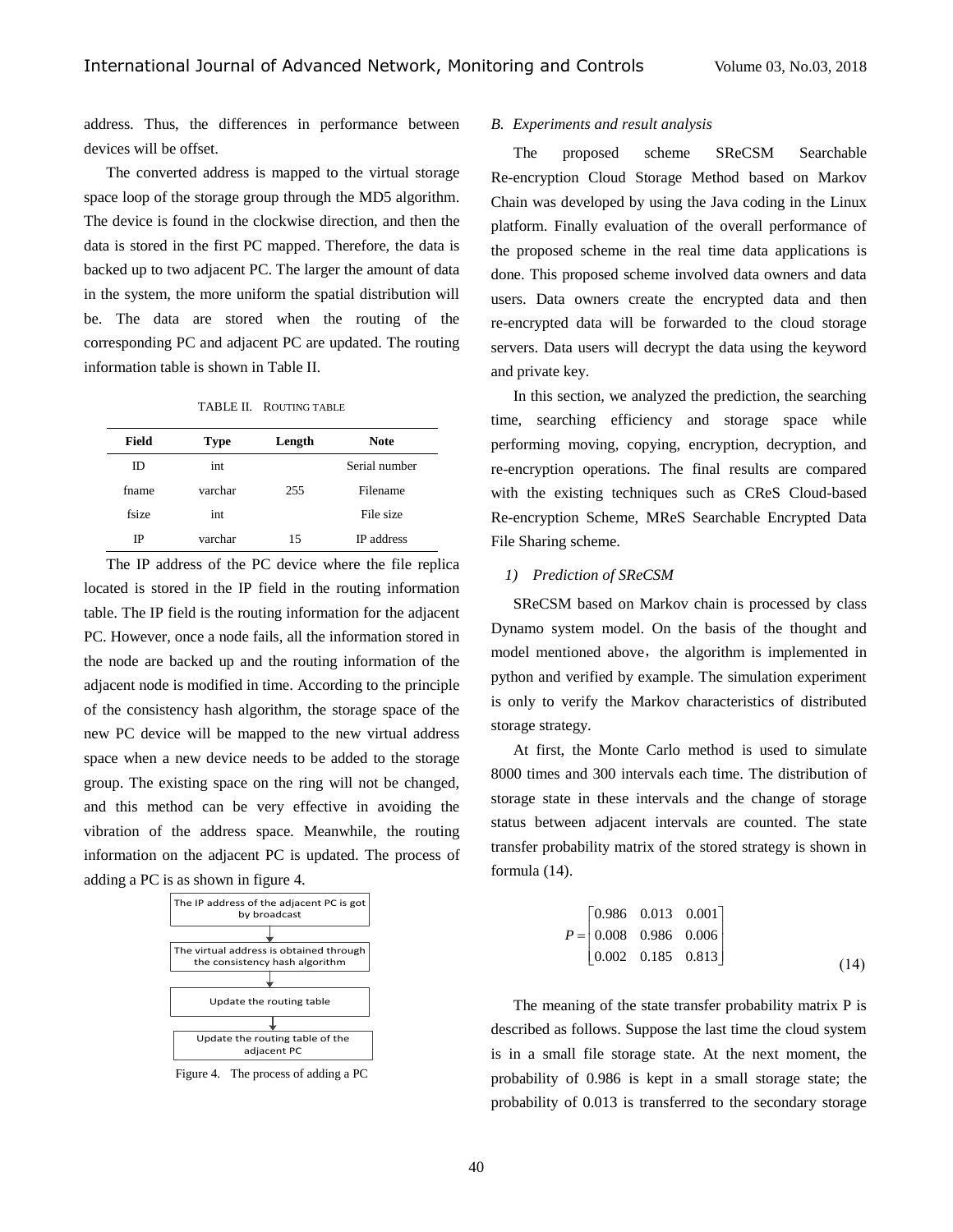state; and the probability of 0.001 is transferred to the large storage state.

The storage group in figure 2 contains 10 nodes. Because the hardware performance, load situation and network link state of the storage nodes in the cloud system are different, the storage cost of each node is different. Assuming at the initial moment  $t_0$ , the storage costs for large, medium, and small storage states are  $S_1$ ,  $S_2$  and  $S_3$  respectively. The storage status distribution matrix  $R(0)$  of the cloud storage system at time  $t_0$  can be obtained through formula (2). The storage status distribution matrix  $R(0)$  is shown in formula (15).

$$
R(0) = \begin{bmatrix} s_1 \\ s_2 \\ s_3 \end{bmatrix}^T = \begin{bmatrix} 0.10 & 0.20 & 0.70 \\ 0.35 & 0.20 & 0.45 \\ 0.15 & 0.45 & 0.40 \\ 0.20 & 0.30 & 0.50 \\ 0.35 & 0.30 & 0.35 \\ 0.25 & 0.25 & 0.50 \\ 0.30 & 0.35 & 0.35 \\ 0.10 & 0.15 & 0.75 \\ 0.20 & 0.35 & 0.45 \\ 0.25 & 0.30 & 0.45 \end{bmatrix}
$$
(15)

The formula (10) (11) is substituted into formula (6), and a one-step storage state distribution matrix is obtained, which is shown in formula (16).

$$
R(1) = \begin{bmatrix} 0.10160 & 0.32800 & 0.57040 \\ 0.34760 & 0.28500 & 0.36740 \\ 0.15230 & 0.51965 & 0.32805 \\ 0.20060 & 0.39090 & 0.40850 \\ 0.34820 & 0.36510 & 0.28670 \\ 0.24950 & 0.34225 & 0.40825 \\ 0.29930 & 0.41370 & 0.28695 \\ 0.10130 & 0.28795 & 0.61075 \\ 0.20090 & 0.43095 & 0.36815 \\ 0.24980 & 0.38230 & 0.36790 \end{bmatrix}
$$

After a multi-step transition, the storage state distribution matrix  $R(i)$ <sub>at time</sub>  $t_i$  is predicted quickly, which is shown in formula (17).

$$
R(i)=\begin{bmatrix} 0.1139180 & 0.6278466 & 0.2582362\\ 0.3425064 & 0.4889122 & 0.1685814\\ 0.1644820 & 0.6808290 & 0.1546892\\ 0.2072915 & 0.6045806 & 0.1881279\\ 0.3444450 & 0.5212299 & 0.1343350\\ 0.2520400 & 0.5606398 & 0.1873201\\ 0.2996965 & 0.5651607 & 0.1351428\\ 0.1129479 & 0.6116927 & 0.2753594\\ 0.2082608 & 0.6207354 & 0.1710047\\ 0.2530094 & 0.5767937 & 0.1701969 \end{bmatrix} (17)
$$

The node with the lowest storage cost can be quickly selected by using the storage status distribution matrix introduced in equation (17), which can realize real-time data storage.

### *2) Uploading and Downloading of SReCSM*

The data response tests are performed on file upload, file copy and file movement, for large files and small files respectively. Experimental results demonstrate that the page is properly displayed, and the response time of the login page is basically completed within two seconds. The percentage of the response time for the transaction is shown in figure 5.



Figure 5. The percentage of the response time for the transaction Through the analysis of figure 6, it can be known that 94 percent of transactions in a mobile cloud storage system can be implemented quickly within two seconds. The experimental results show that the system responds fast. The

 $(16)$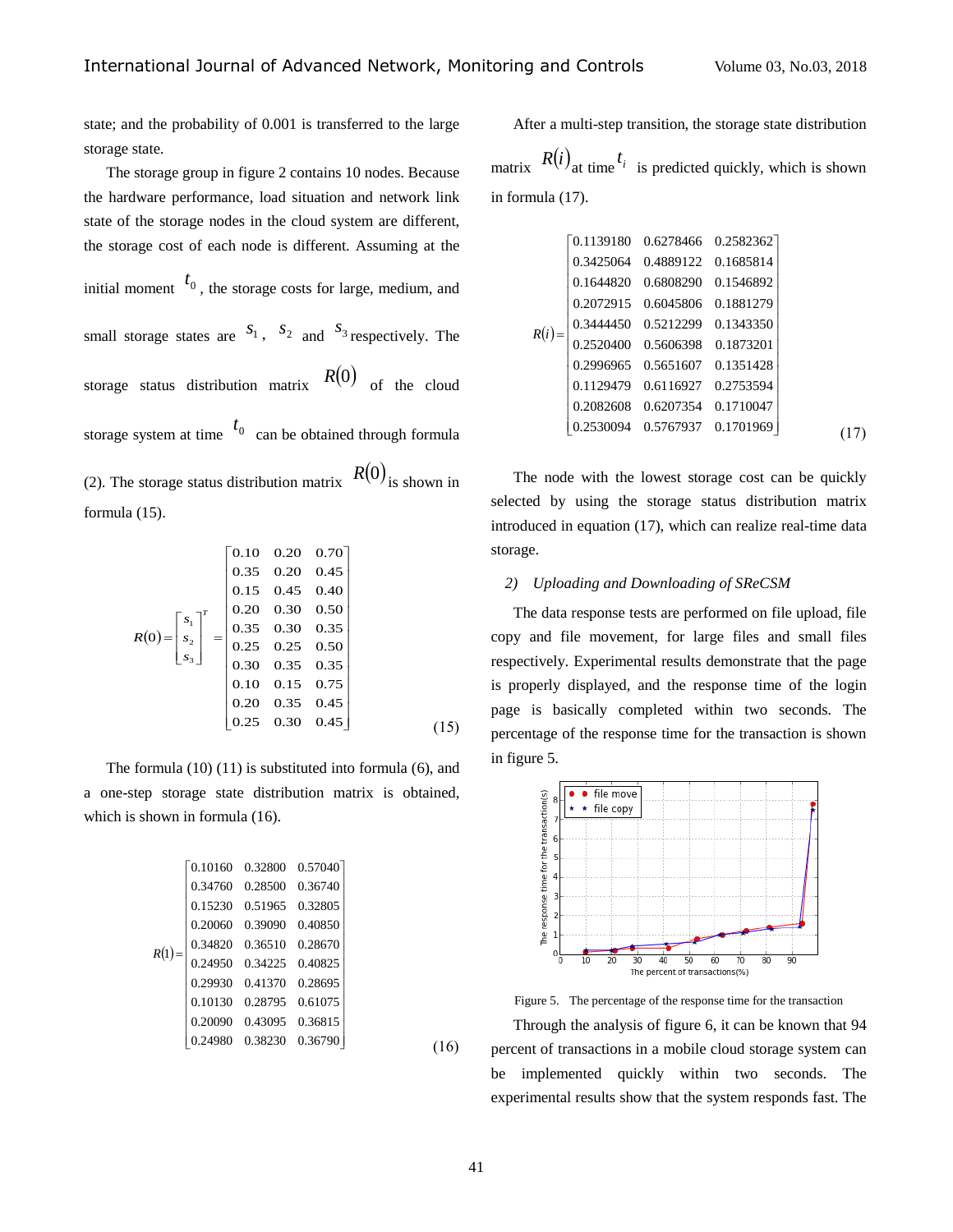average response time of the transaction is obtained from the diagram.

Although one of the response timing of transaction is longer, however the response time for most other transactions is acceptable. When this happens, it is thought that the performance of the mobile cloud storage system is better. Table III and Table IV are the test result.

| TABLE III. THE PERFORMANCE OF THE MOBILE END UPLOAD THE DATA |
|--------------------------------------------------------------|
|                                                              |

| type of test            | utilization<br>rate of Mobile<br>CPU $(\% )$ | transmissi<br>on rate<br>(Mbps) | utilization rate of<br>Mobile<br>/transmission rate |
|-------------------------|----------------------------------------------|---------------------------------|-----------------------------------------------------|
| Raw data                | 16.436                                       | 3.57020                         | 4.603663                                            |
| After the<br>encryption | 38.432                                       | 2.36015                         | 16.283711                                           |

TABLE IV. THE PERFORMANCE OF THE MOBILE END DOWNLOAD THE

| type of test            | utilization rate transmissio<br>of Mobile CPU<br>$($ %) | n rate<br>(Mbps) | utilization rate of<br><b>Mobile</b> /transmission<br>rate |
|-------------------------|---------------------------------------------------------|------------------|------------------------------------------------------------|
| Raw data                | 14.681                                                  | 3.90135          | 3.763056                                                   |
| After the<br>encryption | 35.221                                                  | 2.76147          | 12.754439                                                  |

The ratio of CPU occupancy to upload speed is shown in table III, which the data on the mobile side are tested before the encryption and after the encryption respectively. The ratio of CPU occupancy to download speed is shown in table IV, which the data on the mobile side are tested before the decryption and after the decryption respectively. It can be known from the table III and the table IV, if the encryption and decryption mechanism are used for HDFS transmission, then the CPU utilization will be increased by an average of  $22\% \sim 25\%$  and the overall file transfer rate will be reduced by  $30\% \sim 35\%$ . As we can see, when the encryption and the decryption mechanism are used, more than three times the performance loss can be caused on the mobile end side.

### *3) Encryption and Re-Encryption*

After applying the keywords, based on that proposed scheme it will search the keyword. If it matches, data users will receive their respective data. Based on the searching time and the storage space comparison graph has discussed below. Data users considered for the proposed scheme is 500 users and the available search keyword vary from 500 to 5000. Cloud servers storage space obtain more than 100 bytes and it uses the database to store all the encrypted data and the keywords.

There are two questions to be considered: One is the impact of encryption and decryption on file speed. The other is the impact of encryption and decryption on the performance of the client host. The experimental data are listed in Table V, which includes the time spent on encrypting the different sizes or different type files by using SReCSM and the time spent on transmitting the file in HDFS.

TABLE V. TIME COMPARISON ON ENCRYPTION AND DECRYPTION BY USING SRECSM

| <b>File size</b> | File | <b>SReCSM</b> | <b>HDS</b> | <b>SReCSMdec</b>      | <b>HDS</b> |
|------------------|------|---------------|------------|-----------------------|------------|
| (M)              | type | encryption    | upload     | ryption (ms) download |            |
|                  |      | (ms)          | (ms)       |                       | (ms)       |
| 3.07             | pdf  | 1050          | 2685       | 370                   | 2800       |
| 3.22             | MP3  | 1178          | 2600       | 478                   | 2830       |
| 23.8             | mky  | 3238          | 5930       | 2648                  | 6290       |
| 25.8             | doc  | 3140          | 5260       | 2163                  | 6400       |
| 166.518          | rmvh | 23830         | 46400      | 16500                 | 42460      |

It can be concluded from the above test data, the time spent on encryption or decryption by using SReCSM is regardless of the file type.

The time comparison on SReCSM encryption and re-encryption is shown in figure 6. We can see from figure 6 that there is little difference between encryption time and re-encryption time.



Figure 6. Time comparison on SReCSM encryption and Re-encryption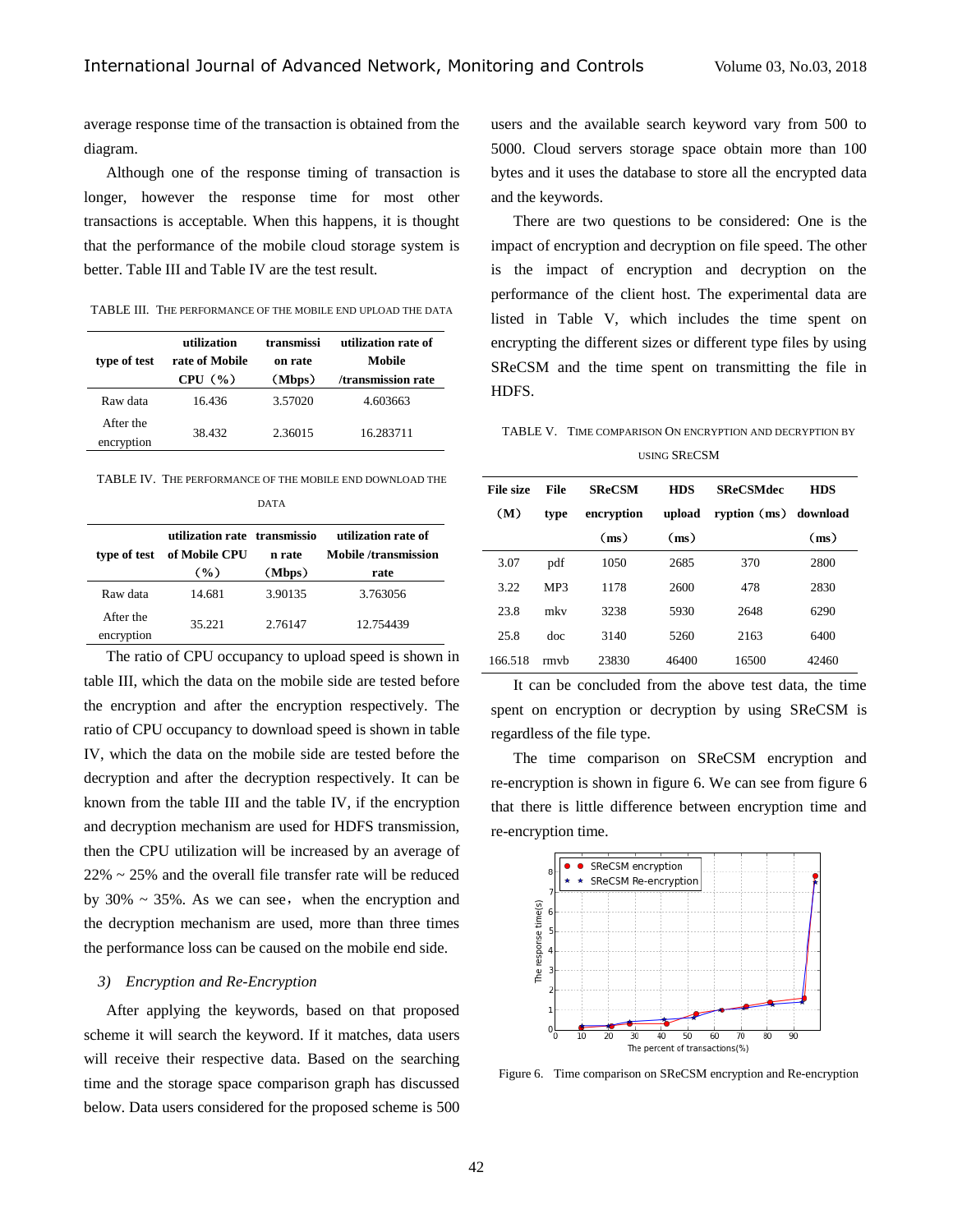The same size files are encrypted by different CReS Cloud-based Re-encryption Scheme, MReS Manager-based Re-encryption Scheme, or SReCSM algorithms and then the re-encryption time is different, as shown in table VI and figure 7. The 167.58 MB file in table VI is the test case.

TABLE VI. TIME COMPARISON FOR DIFFERENT ALGORITHM ENCRYPTION

| File       | <b>MReS</b>              |           | <b>CReSRe-encry SReCSMRe-en</b> |  |
|------------|--------------------------|-----------|---------------------------------|--|
| size $(M)$ | $Re\text{-}encrypt$ (ms) | pt $(ms)$ | $crvpt$ (ms)                    |  |
| 3.04       | 1048                     | 770       | 720                             |  |
| 23.15      | 3230                     | 2901      | 2600                            |  |
| 80.35      | 12010                    | 10230     | 8560                            |  |
| 167.58     | 23820                    | 23612     | 23598                           |  |



Figure 7. Comparison of Re-encryption time

In the SReCSM proposed in this paper, the time of encryption or decryption is relatively short. File transferring have little impact on total time loss and user experience. It may take a relatively long time to encrypt files by using the CReS, which cause a significant additional time overhead for HDFS. However, the encryption time that MReS encrypting the file was not significantly increased compared to SReCSM. Besides the impact on overall transmission rates, the impact of encryption and decryption on mobile performance is also important.

In the next experiment, we compared the searching time, searching efficiency and storage space while performing the encryption and re-encryption operations.



Figure 8. Storage spaceversus number of keyword

Figure 8 shows that the comparison graph of storage space in different algorithms. When there is increasing of the number of keywords, it requires more storage space. The existing algorithms CReS, MReS have require more storage space. But the proposed Searchable Re-encryption Cloud Storage Method (SReCSM) reduce the storage space requirement and utilize the data transfer effectively.



Figure 9. Searchingtimeversus number of keyword

Figure 9 shows that the comparison graph of the searching time and number of keywords. The number of keyword vary from 500 to 5000. When the number of keyword increases, searching time also increase. In previous techniques, CReS and MReS use the more searching time. However, SReCSM uses lesser time to search the data. If searching word is not matched, immediately the proposed SReCSM uses the editing values. Based on this different cases, the proposed SReCSM decreases the searching time.

MReS, CReS, and SReCSM offload the re-encryption operations on cloud. Therefore, in this experiment we examined the turnaround time and energy consumption on cloud while performing the re-encryption operations. The experimental results are shown in Fig. 10.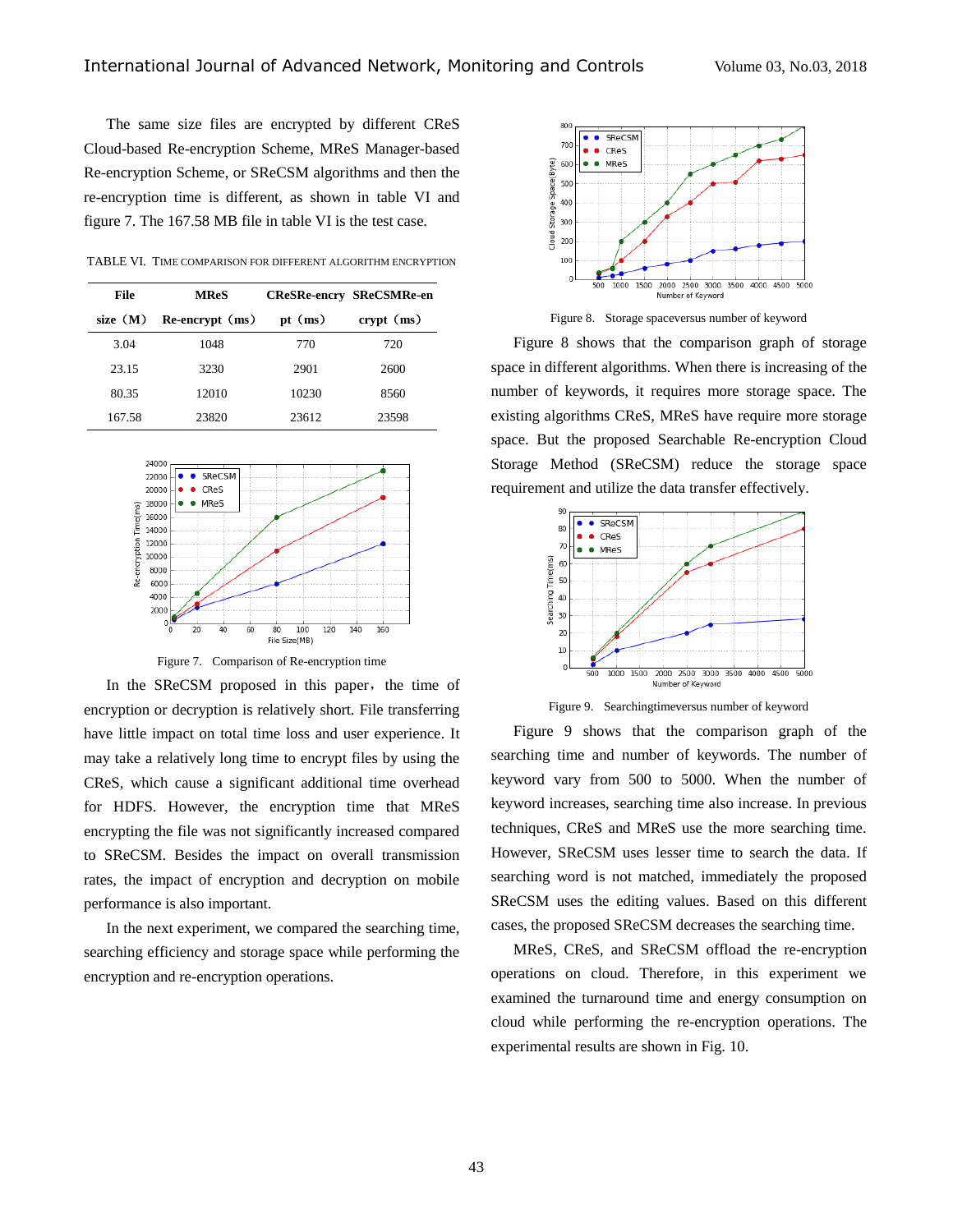

Figure 10. Comparison while performing re-encryption and decryption

It can be observed from the results presented in Figs. 10a and b that the increase in the size of file increases the turnaround time and energy consumption for completing the re-encryption operations on the mobile device. The increase in turnaround time and energy consumption is due to the increase in number of re-encryption operations while increasing the number of files. However, Figs. 10c and d show that the increase in the size of file increases the turnaround time and energy consumption for completing the decryption operations on the mobile device. The increase in turnaround time and energy consumption is due to the increase in number of decryption operations while increasing the size of files.

Using the reliability model formula (13) of the cloud storage system proposed in 4.4, combine the time required for processing the same size of file in table IV, when a different algorithm CReS, MReS and SReCSM is used, the encryption time required for encrypting file, after that the encryption time is reversed,  $A_j$  then be got after the encryption time is normalized. In the same way, after

normalizing, storage cost  $A_k$  is got. If both  $A_j$  and  $A_k$ are closer to 1, and the number of storage state in the cloud storage system is larger, then the reliability of the system is higher. According to the above analysis, the data in one hour is sampled continuously, combined with the data in table IV and table V, the reliability contrast diagram for SReCSM is shown in figure 11.



Figure 11. The reliability contrast diagram

It can be know the reliability of the system through different algorithm by comparing the data in figure 11. By using the CReS re-encryption, the reliability values are almost maintained at one. The reliability of the system is relatively high. That is, it has little impact on file transfer and user experience by using CReS re-encryption. It may take a relatively long time to re-encrypt files by using the MReS. And the reliability is very jitter. It is shown that the reliability is low with MReS re-encryption. However, the re-encryption time that MReS combined with CReS for re-encrypting the file was not significantly increased compared with CReS. The value of the reliability is consistent with the use of CReS, which can be maintained around one. It is concluded that the system is relatively reliable by using SReCSM encryption.

Through these simulation experiments, it is verified that SReCSM has a good user experience. It is also verified that the mechanism of SReCSM can effectively improve the efficiency of the cloud storage. When a mobile terminal makes a request, the optimal node is selected and then the time can be saved effectively.

In the SReCSM presented in this paper, the re-encryption and decryption has the following characteristics: transport security and storage security of the user data are guaranteed. The mobile finishes the re-encryption before calculating the checksum, so the re-encryption will not break the HDFS data integrity check mechanism. In the entire distributed file storage system, the re-encryption and decryption are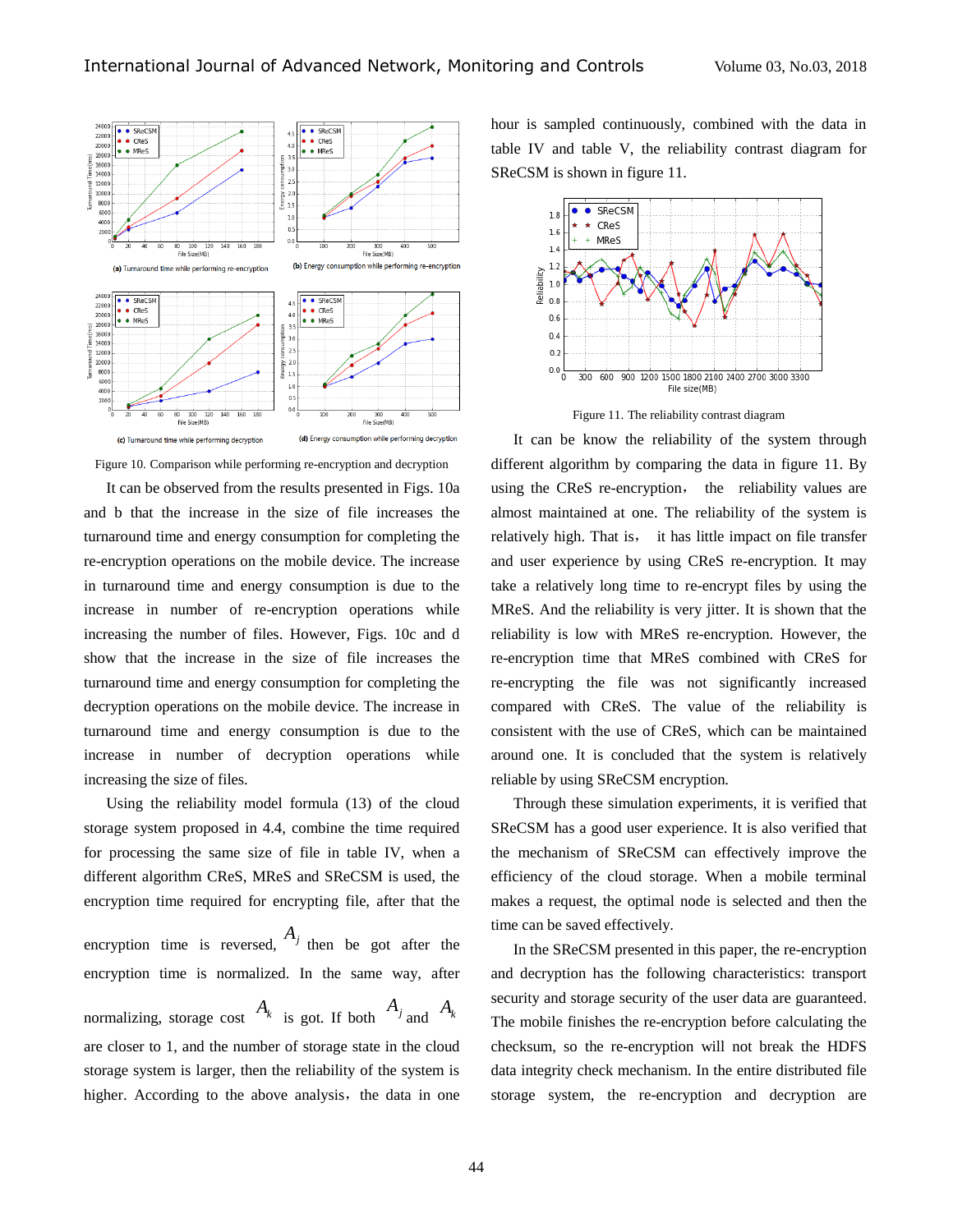scattered to the various mobile devices. While this will cause some performance damage to the mobile, there is no additional performance penalty for name node and data node.

### VI. CONCLUSIONS AND FUTURE WORK

CReS and MReS re-encrypts the keyword to transmit safety. But these two schemes are more complex and need more time to re-encrypt. To optimize the cloud storage, safety transmission, minimize the cost and searching time, here we have proposed a new scheme as searchable re-encrypted data in SReCSM. This proposed searchable re-encryption method supports the periodical and secure prediction by using the steady Markov strategy in stages and determine the lowest storage cost. SReCSM increases the storage requirement, flexibility and reduce the security issues, overhead ratio and minimize the cost and searching time.

The SReCSM based on Markov chain proposed in the paper has high reliability proved through a series of simulation experiments. The comparison graph evaluate the turnaround time and energy consumption with the different size of files. By increasing the size of files, proposed SReCSM can achieve accurate predictions, reduce the storage space requirement and the re-encrypting time. And then the data is scheduled to be stored in the node with the lowest storage cost. Finally conclude that the SEDFS proposed in this paper has better security and reliability. And this SReCSM reduces the storage space requirement, security issues, searching time and increases the searching efficiency.

### ACKNOWLEDGMENT

**Foundation item:** The Industrial research project of Science and Technology Department of Shaanxi Province(Grant No. 2016KTZDGY4-09); Laboratory fund of Xi 'an Technological University (GSYSJ2017007)

#### **REFERENCES**

[1] Karel, Ferreira, Denzil,Goncalves, Jorge,Kostakos, Vassilis, De Moor, Katrien: Mobile cloud storage: A contextual experienceVandenbroucke.In: MobileHCI 2014 - Proceedings of the

16th ACM International Conference on Human-Computer Interaction with Mobile Devices and Services, p 101-110, September 23, 2014

- [2] Mitsutaka Kimur[a,X](mailto:kimura@gifu-cwc.ac.jp)ufeng Zhao, Toshio Nakagawa: Using Markov Renewal Processes[.Principles of Performance and Reliability](http://h-s.link.springer.com.lib-ycfw.xatu.edu.cn/book/10.1007/978-3-319-30599-8)  [Modeling and Evaluation](http://h-s.link.springer.com.lib-ycfw.xatu.edu.cn/book/10.1007/978-3-319-30599-8) Reliability Analysis of a Cloud Computing System with Replication, pp. 401-423(2016)
- [3] Choo, Kim-Kwang Raymond: Mobile cloud storage users. In: IEEE Cloud Computing,v 1, n 3, p 20-23, September 1, 2014
- [4] Iliadis, I., Sotnikov, D., Ta-Shma, P., Venkatesan, V.: Reliability of geo-replicated Cloud storage systems. In: 2014 IEEE 20th Pacific Rim International Symposium on Dependable Computing, pp. 169–179 (2014)
- [5] Jeyanthy, C.,Shaji, R.S.,Jayan, J.P., Symmetric key based cryptic scheme for mobile cloud storage.In: Global Conference on Communication Technologies, GCCT 2015, p 571-575, November 30, 2015
- [6] Jung, Kye-Dong, Moon, Seok-Jae, Kim, Jin-Mook: Data access control method for multimedia content data sharing and security based onXMDR-DAI in mobile cloud storage.Multimedia Tools and Applications, v 76, n 19, p 19983-19999, October 1, 2017
- [7] Chekam, T.T., Zhai, E., Li, Z., Cui, Y., Ren, K.: On the synchronization bottleneck of OpenStack Swift-like cloud storage systems. In: IEEE INFOCOM 2016 - The 35th Annual IEEE International Conference on Computer Communications, pp. 1–9 (2016)
- [8] Li, L., Li, D., Su, Z., Jin, L., Huang, G.: Performance analysis and framework optimization of open source cloud storage system. China Commun. 13(6), 110–122 (2016)
- [9] Iliadis, I., Sotnikov, D., Ta-Shma, P., Venkatesan, V.: Reliability of geo-replicated Cloud storage systems. In: 2014 IEEE 20th Pacific Rim International Symposium on Dependable Computing, pp. 169–179 (2014)
- [10] Yu, Xiaojun, Wen, Qiaoyan: Design of security solution to mobile cloud storage. Advances in Intelligent and Soft Computing, v 135, p 255-263, 2012
- [11] Han, Lin; Huang, Hao; Xie, Chang-Sheng: Multi-path data prefetching in mobile cloud storage. In: Proceedings - 2014 International Conference on Cloud Computing and Big Data, CCBD 2014, p 16-19, March17, 2014;
- [12] Lee, Giwon; Ko, Haneul; Pack, Sangheon: An Efficient Delta Synchronization Algorithm for Mobile Cloud Storage Applications. IEEE Transactions on Services Computing, v 10, n 3, p 341-351, May-June 2017;
- [13] SystemWang, Yan; Wang, Jinkuan: An Optimized Replica Distribution Method in Cloud Storage. Journal of Control Science and Engineering, v 2017
- [14] Zhang, Rui; Lin, Chuang; Meng, Kun; Zhu, Lin: A modeling reliability analysis technique for cloud storage system. In: International Conference on Communication Proceedings, ICCT, p 32-36, 2013, ICCT 2013 -Proceedings of 2013 15th IEEE International Conference on Communication Technology
- [15] Chen, Ming-Hung; Tung, Yu-Chih; Hung, Shih-Hao; Lin, Kate Ching-Ju; Chou, Cheng-Fu: Availability Is Not Enough: Minimizing Joint Response Time in Peer-Assisted CloudStorage Systems. IEEE Systems Journal, v 10, n 4, p 1424-1434, December 2016
- [16] Tysowski, P.K., Hasan, M.A.: Re-encryption-based keymanagement towards secure and scalable mobile applica-tions in clouds. IACR Cryptology ePrint Archive 668, 2011(2011)
- [17] Zhao, G., Rong, C., Li, J., Zhang, F., Tang, Y.: Trusteddata sharing over untrusted cloud storage providers, pre-sented at the IEEE Second International Conference onCloud Computing Technology and Science (CloudCom' 10), Washington, DC, USA (2010)
- [18] Yang, J., Wang, H., Wang, J., Tan, C., Yu, D.: Provabledata possession of resource-constrained mobile devicesin cloud computing. Journal of Networks 6, 1033–1040(2011)
- [19] Itani, W., Kayssi, A., Chehab, A.: Energy-efficient incre-mental integrity for securing storage in mobile cloudcomputing, presented at